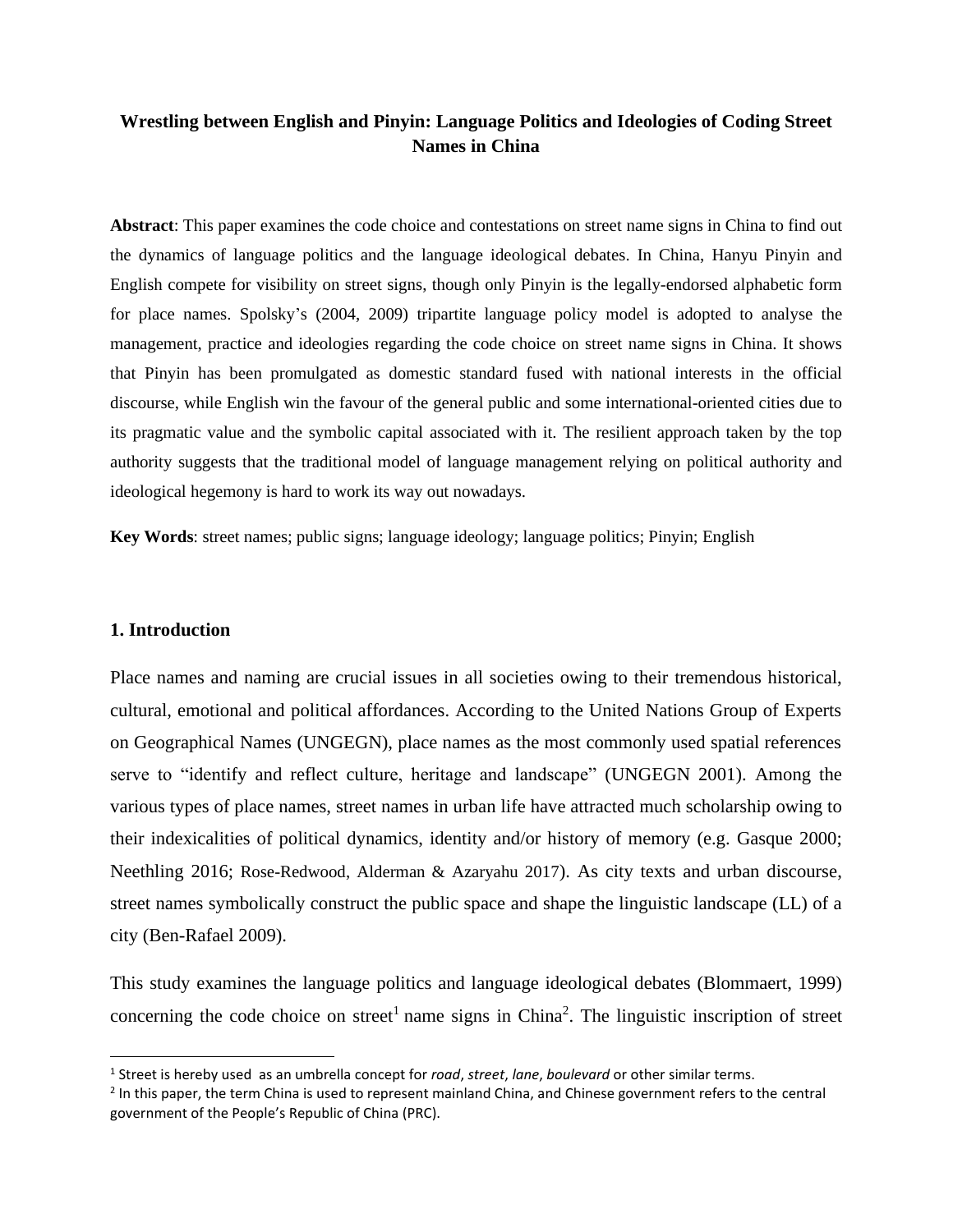names (or more broadly *place names*) have merited special legislation in China. As stipulated by relevant national standards and regulations, street signs shall inscribe street names in Chinese (simplified characters) on the top and Hanyu Pinyin (i.e., Romanized Chinese phonetic system, henceforth Pinyin) at the bottom. That is, Chinese-Pinyin bilingualism is the officially-mandated standard for street name representations. On the other hand, English has been increasingly pervasive on public and commercial signs in China's urban environments due to its symbolic associations of modernity, fashion, sophistication and internationalization (Li 2016). In such a context, presenting English on street signs is becoming a 'rational' choice, especially for international-oriented metropolitan cities. For pedestrians, passers-by and particularly international tourists, the profusion of linguistic inconsistencies for the same street have caused much confusion (e.g. Ding 2014; Liu 2015; Yan & Cao 2015). The following scenario is a typical challenging experience for foreigners visiting China:

James McGreen and his wife, Katherine, one of many backpacker couples making their first trip to Shanghai this summer, became totally confused when they tried to find "XIZANG ZHONGLU" with the help of a local street map. The road sign indicated "CENTRAL TIBET ROAD" while the billboard overhead reads "CENTRAL XI ZANG RD." (Ding 2004)

In a highly-regulated and politically-censorious society like China, the tension arising from the code choice between Pinyin and English on the government-controlled official signs is striking and deserves academic exploration. This paper seeks to examine the issues revolving around the two competing codes (i.e. Pinyin and English) widely visible in China's urban space. It specifically addresses the following three main research questions:

(1) How are Pinyin and English used on street signs in China's urban space?

(2) What measures have been taken by the authority to manage the languages on street signs?

(3) What the are general public's attitudes towards the code choice on public signs?

Such an exploration can shed light on how the tension between political correctness and economic incentives will shape the language policy and planning, thus deepening our understanding of the language politics involved in code choice on street name signs.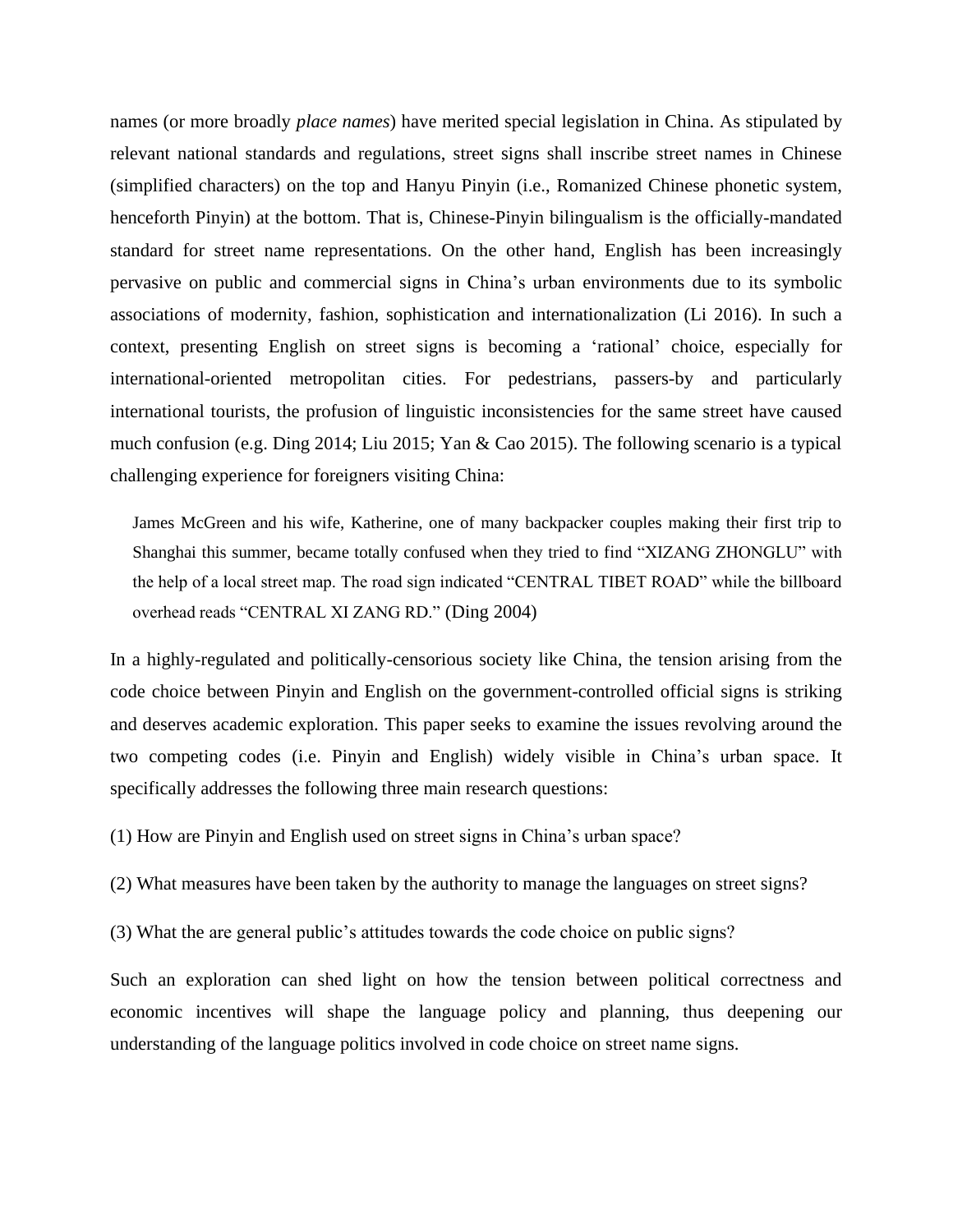The structure of the paper is as follows. First I give an account of the role of Pinyin and English in Chinese sociolinguistic dynamics. Then the theoretical framework for analysis is presented. Next, the practice, ideology and management of code choice on street name signs are discussed. The socio-political meanings of the Pinyin-English tension are then analysed, followed by a conclusion.

# **2 Pinyin and English in China's Language Repertoire**

In China, Chinese is the officially designated standard language, which plays a predominant role in its sociolinguistic practice. Pinyin is the Chinese phonetic transcription system, rather than a new language or script. As an auxiliary writing system and pronunciation aid, Pinyin is mainly taught to primary school children "to facilitate the learning and use of characters, serving such functions as annotating the pronunciation of characters, transcriptions, indexing, etc." (Chen 1999, 167). Pinyin is also commonly used as a tool for foreigners to learn Chinese pronunciation.

The Pinyin Scheme was promulgated by the Chinese government as an official Romanization system in 1958. It was originally established as a phonographic scheme to ultimately supersede the logographic scripts, though this radical stance was abandoned later (Chappell 1980). In October 2001, the *Law of the People's Republic of China on the Standard Spoken and Written Chinese Language* (or the *National Common Language Law* in short) approved by the top legislature endows Pinyin a legal status for usage in certain realms. Among others, Article 18 of the Law stipulates that Pinyin "shall serve as the tool for spellings and phonetic notations in the standard spoken and written Chinese language" (see Wang 2016 for the English translated version of the law).

In contrast, English is the most important foreign language in China. According to Bolton and Graddol (2012), the number of English learners in China was estimated to be 400 million (around one third of its population) by 2010. English is seen by the Chinese government as an essential skill to access and connect with the outside world and attain modernization (Cortazzi & Jin 1996). For individuals, the proficiency of English has been accorded significant symbolic capital, e.g. better career prospects, social prestige, and opportunities to study abroad (Hu 2003; 2005). Thus, the highly-sought instrumental and pragmatic values of the English language have led to unprecedented popularity of English in China. The increasing currency of English is also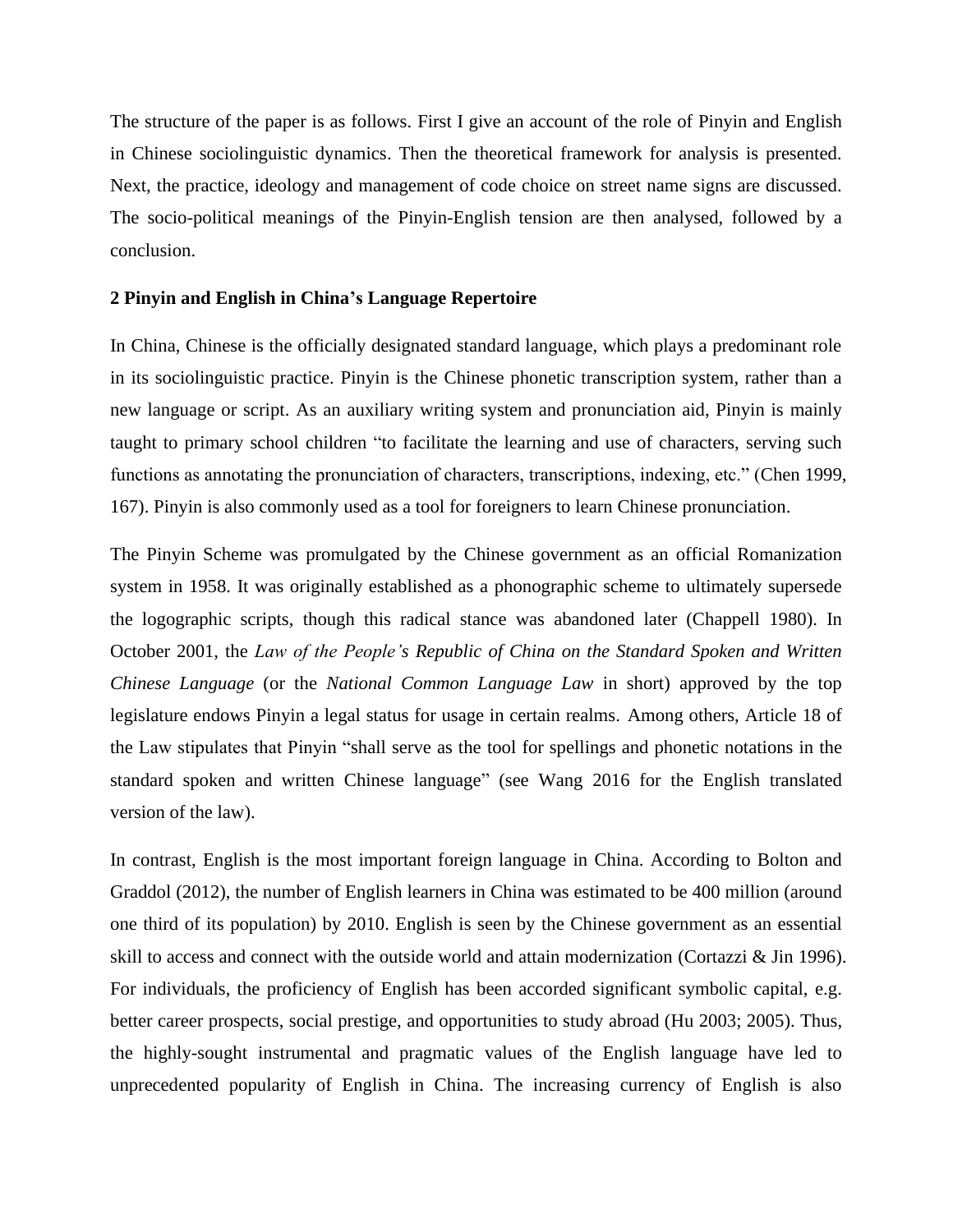projected to urban life in China. Especially in the economically affluent areas, English is frequently seen on informational public signs and decorative shop signs.

The wrestling of the two codes in China's cityscape – Pinyin as national standard for place names and English as internationalization marker – has attracted much public attention. On street signs, Pinyin has been granted presence in legal terms by the Chinese national government. With regard to English, its status as a global language with preeminent symbolic values makes it a preferred code for some local governments aiming for urban internationalization. In Shanghai and Hangzhou, for example, displaying English on signs (including street names) has been stipulated as a regional standard to meet the so-called needs of internationalization<sup>3</sup>. Some other inner cities (such as Changsha and Wuhan) are following suit, inscribing English on street signs to show their international orientation. Pinyin and English vie for space on street signs, and the choice between them is an ideologically motivated act for sign managing agencies. This study will examine the governmental management of the language on street signs, the actual implementation of the relevant policies and the public's reactions with a purpose to unveil the contestations of language ideologies when faced by the choice between a domestic standard and a globalism marker.

# **3. The Tripartite Framework of Language Policy**

The study of language policy, according to Spolsky (2009, 1), is aimed "to account for choices made by individual speakers on the basis of rule-governed patterns recognized by the speech community (or communities) of which they are members". In order to make sense of the practice of language choices in particular sociolinguistic settings, Spolsky (2004, 2009) formulates a tripartite conceptualization of language policy, which has informed much research in language policy and planning (LPP) field. Rather than focusing on officially published documents, his framework is composed of three dynamically interrelated but distinct components: language management, language practice, and language belief.

Language management concerns the specific acts taken to intervene and manipulate others' language behaviours and/or language beliefs. These regulating endeavours are mainly initiated by people with authority power over other members to modify their language uses or attitudes (Spolsky 2012). Language management can take place at different planes ranging from

<sup>&</sup>lt;sup>3</sup> [http://www.china.org.cn/learning\\_english/2009-09/16/content\\_18533579.htm](http://www.china.org.cn/learning_english/2009-09/16/content_18533579.htm)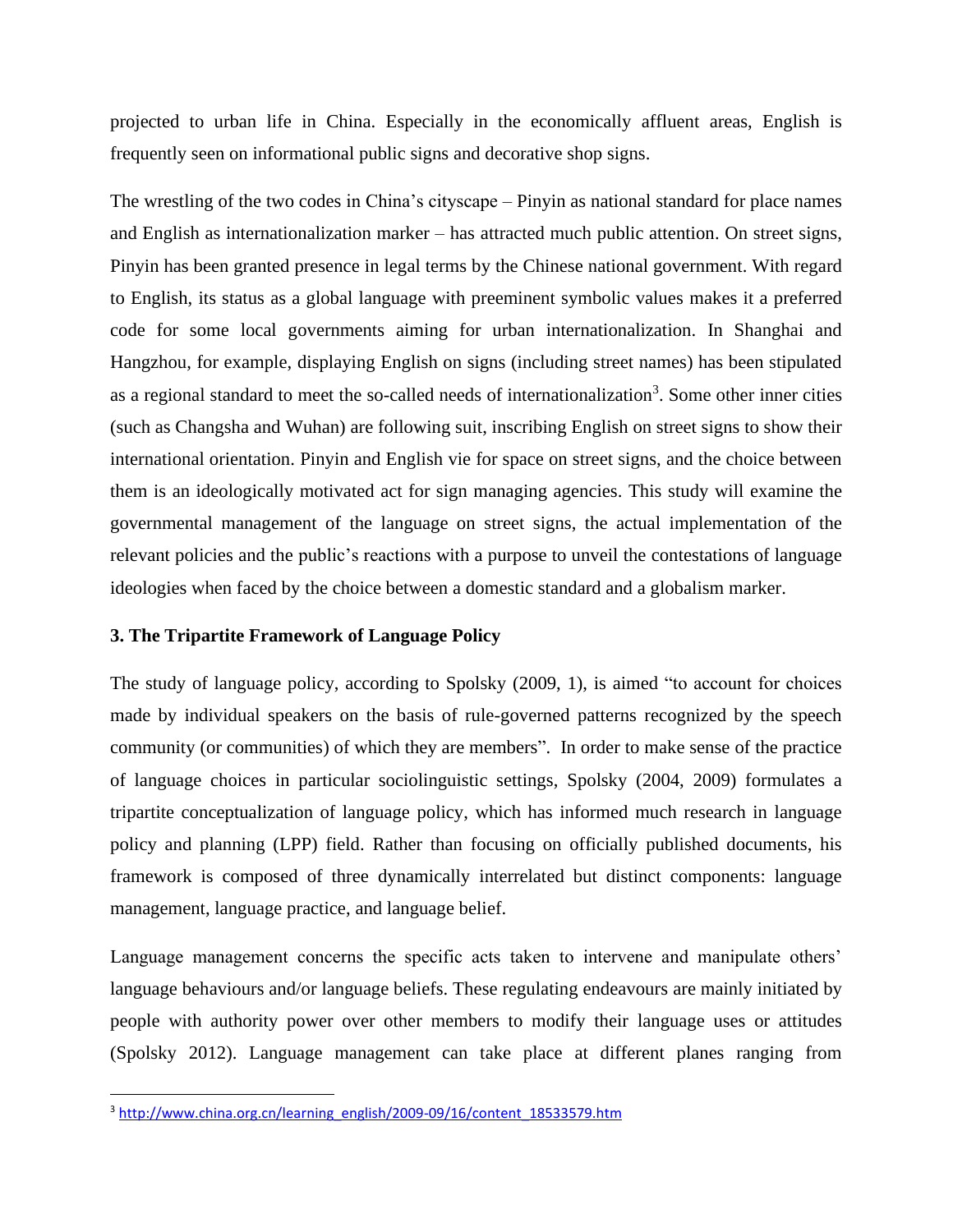individuals to families to nation states. At the national level, the legislation for language uses in a society is an obvious example of language management.

Language practice refers to the community members' actual language uses and choices in a specific language environment. According to Spolsky (2012, 5), social members can be involved in a variety of language practices such as the choice of variety for certain communicative functions, the selection of different variants with various interlocutors, the handling of speech, silence and common topics, and strategies for expressing or concealing identity. Shaped by many linguistic or nonlinguistic factors, these activities may bring light to the *de facto* language policies (Shohamy 2006) enacting in the society, which might be at odds with the policies on paper.

Language belief or ideology refers to the deeply-rooted values, attitudes or assumptions held by members of a community regarding the language uses. The individuals' language ideologies are "derived from, rooted in, reflective of or responsive to the experiences or interests of a particular social position" (Woolard 1992), which allow them to construe particular instances of discourse in certain ways. Based on such beliefs, specific languages, their varieties and/or features can be credited with high or low values or statuses (Spolsky 2009, 4).

In general, Spolsky's tripartite framework provides an expanded view of LPP, and offers a model for the analysis of the interplay between language observable behaviours, authority's regulative mechanism and the stakeholders' language ideology. In the ensuing sections, this model is used as a framework for the analysis of the governance, practice and ideologies regarding the code choice on street signs in China.

# **4. Analysis**

Since both Pinyin and English on street name signs are alphabetic forms, it is necessary to differentiate Pinyin names from English names before our analysis. Generally speaking, a street name constitutes two parts: a specific component (the identifier) and a generic component (e.g. *road* or *street*). As a common practice in relevant studies, the linguistic form of the generic component will be the determinant of the code type of a street name: *Lu/Jie* standing for Pinyin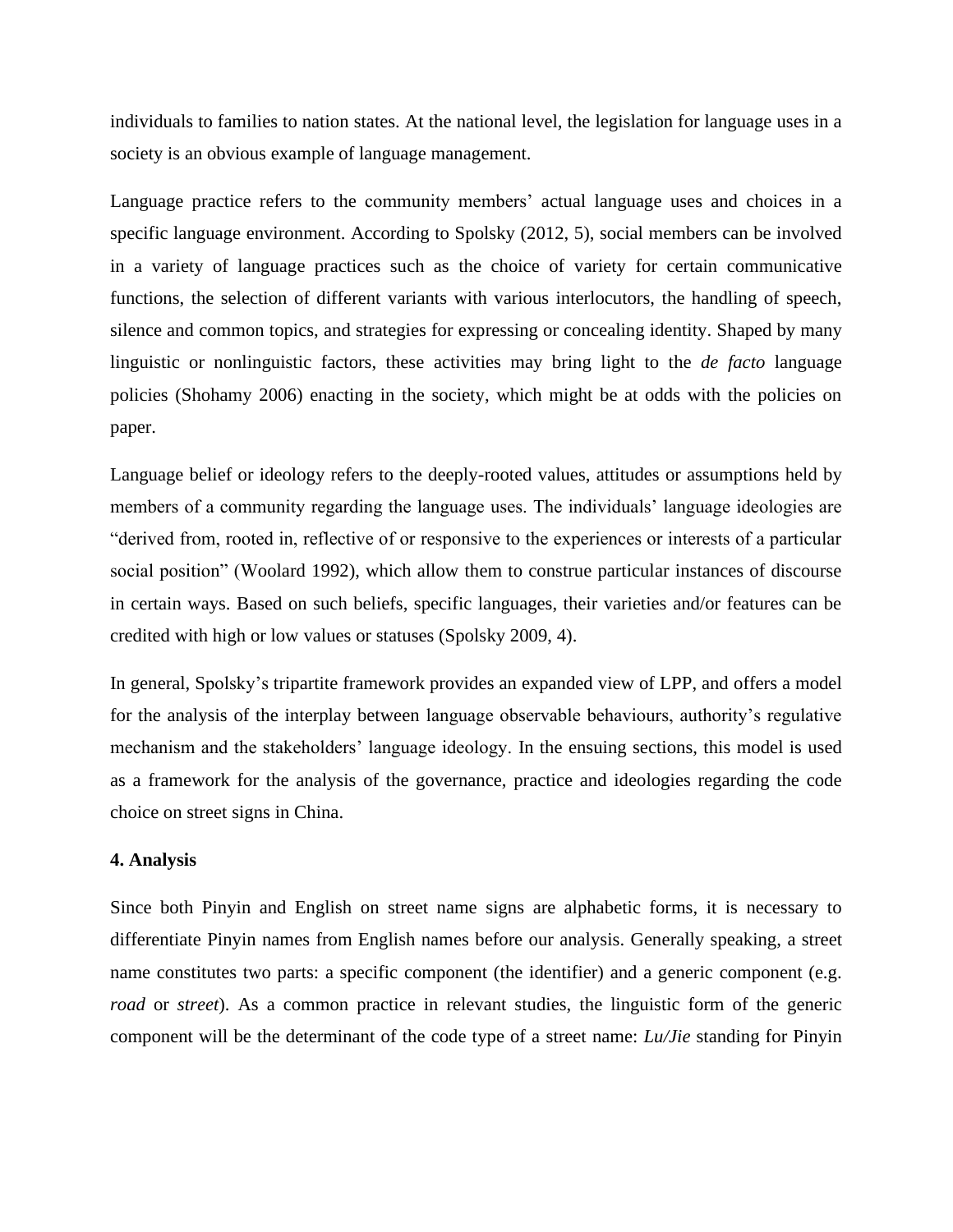form, while *Road*/*Street* for English form. That is, *Renmin Lu* is a Pinyin road name, while Renmin Road is an English road name<sup>4</sup>. This differentiation method is applied in this study.

# **4.1 Management of alphabetic writing on Street Signs**

Chinese government has been passionately engaged in the planning of its languages (Spolsky 2014; Zhou 2001) through its two-layer legal mechanism. The first tier is the central government, which is also the top policymaking agency in China. Some ministries, commissions and offices are often tasked to draft national policies or standards for certain language-related issues. The second tier is the local governments in provinces, autonomous regions and municipalities. The governments at this level issue customized rules and regulations based on local needs and requirements in conformity with the constitution and laws from the first tier.

The Chinese central government institutionalized Pinyin as the legitimate alphabetic form for Chinese place names in 1978. Since then, Pinyin as the national standard for street names has been promulgated recurrently in the official notices, rules, standards and regulations mandated by the state-level governments. The following is a list of the important national standardization measures for the use of Pinyin on place name signs.

- On September 26, 1978, the State Council approved the Report on the Use of Pinyin as the Uniform Standard to Spell Chinese Person Names and Place Names drafted by four governmental organs. This was the first time that Pinyin was endorsed as the standard system for the Romanization of proper names.
- On January 23, 1986, the State Council issued the Administrative Regulations on Geographical Names, which required that the spelling of place names shall use Pinyin as the uniform standard. The detailed implementation rules were formulated by Ministry of Foreign Affairs.
- On December 2, 1987, the Committee on Geographical Names, Ministry of Urban and Rural Construction and Environmental Protection, and the State Language Commission jointly issued a notice ban on the use of old spellings (such as Wade-Giles system) or English in the spelling of place names. It pointed out that the English translation of the

<sup>4</sup> On road/street signs, English generic names often use abbreviated forms, such as *Rd* (or *Rd.*) for *Road*, *St* (or *St.*) for *Street*, and *Ave* for *Avenue*.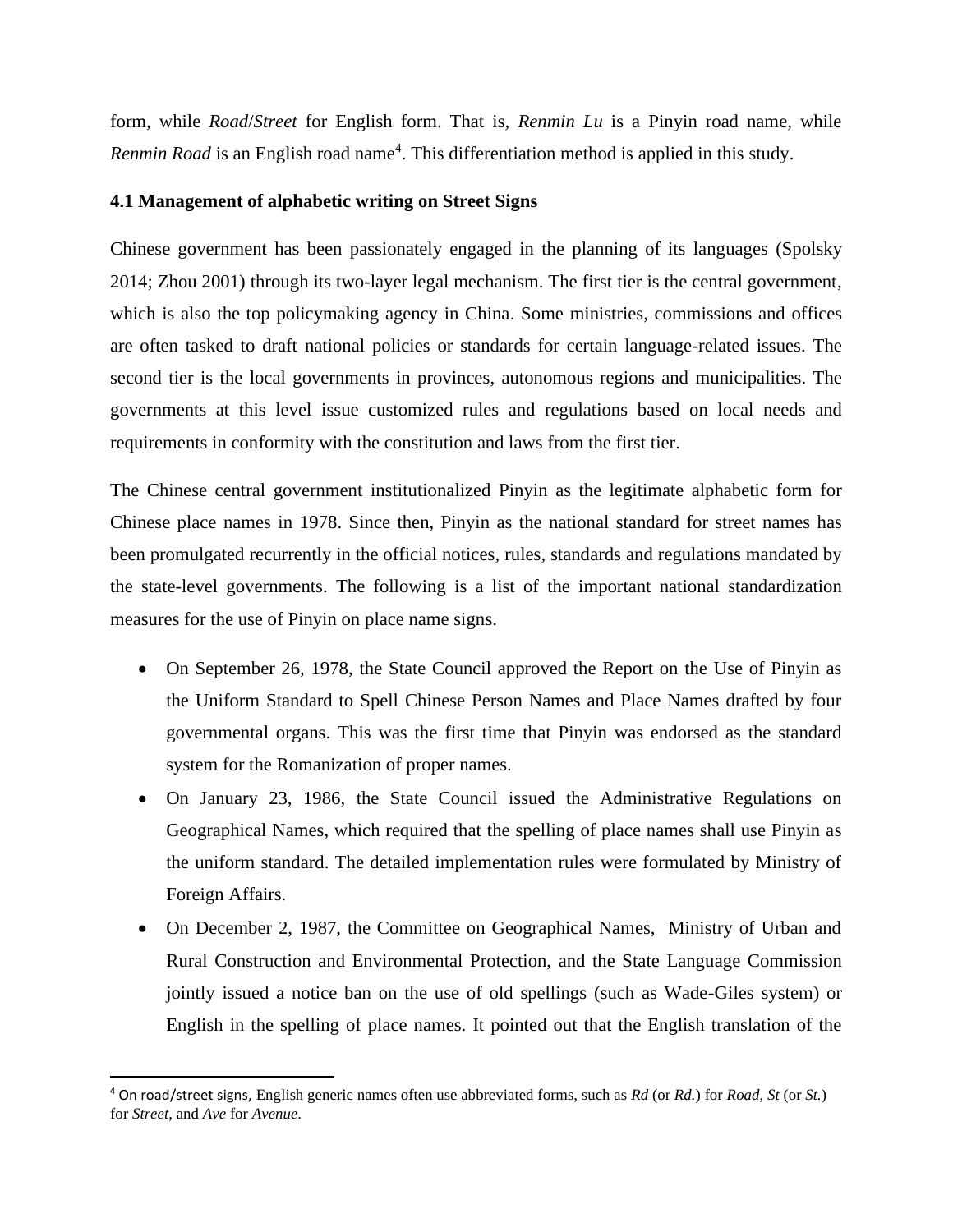generic part of place names was in breach of the state regulations and caused confusion for standardization, thus must be rectified. It reiterated that Pinyin is the sole standard for place name Romanization.

- On July 1, 1988, the State Language Commission and State Education Commssion jointly published the *Basic Rules for Hanyu Pinyin Orthography*, which detailed the rules for writing Pinyin for place names. On January 22, 1996, the Rules was approved by the State Bureau of Technology Supervision as a national standard (GB/T 16159-1996).
- On October 1, 1999, the national standard *Place Name Plates – Cities and Villages* (GB17733.1-1999) started to come into effect. It stipulates, among other things, the Pinyin spelling rules of place names on signs.
- On October 31, 2000, the National People's Congress (the top legislature of the state) approved the *National Common Language Law*, which stipulates that the Scheme for Chinese Phonetic Alphabet (i.e. Pinyin) is the unified norm for the Romanized spelling of the names of Chinese persons and place names (Article 18).
- In April 23, 2008, the national standard *Geographical Names-Signs* (GB17733-2008) was jointly issued by the General Administration of Quality Supervision, Inspection and Quarantine of the People's Republic of China (AQSIQ) and Standardization Administration of the People's Republic of China (SAC). In this national standard, picture samples are given for the design of street name signs, including the layout of Chinese characters and Pinyin.
- On June 29, 2012, *Basic Rules of the Chinese Phonetic Alphabet Orthography* (GB/T16159-2012) was issued by the AQSIQ and SAC. This new standard modified some Pinyin orthographic rules that were specified in the 1996 version of national standard.

The official argumentation for the use of Pinyin rather than other alphabetic forms on street signs is to assert sovereign authority and national identity. In the preface of the national standard *Place Name Plates – Towns and Villages* (GB17733.1-1999), for example, it states clearly that:

地名标志为法定的国家标志物,地名标志上的书写、拼写内容及形式具有严肃的政治性,涉及国 家主权和尊严,涉及民族政策 "[P]lace names are the statutory symbol of the state, the spelling,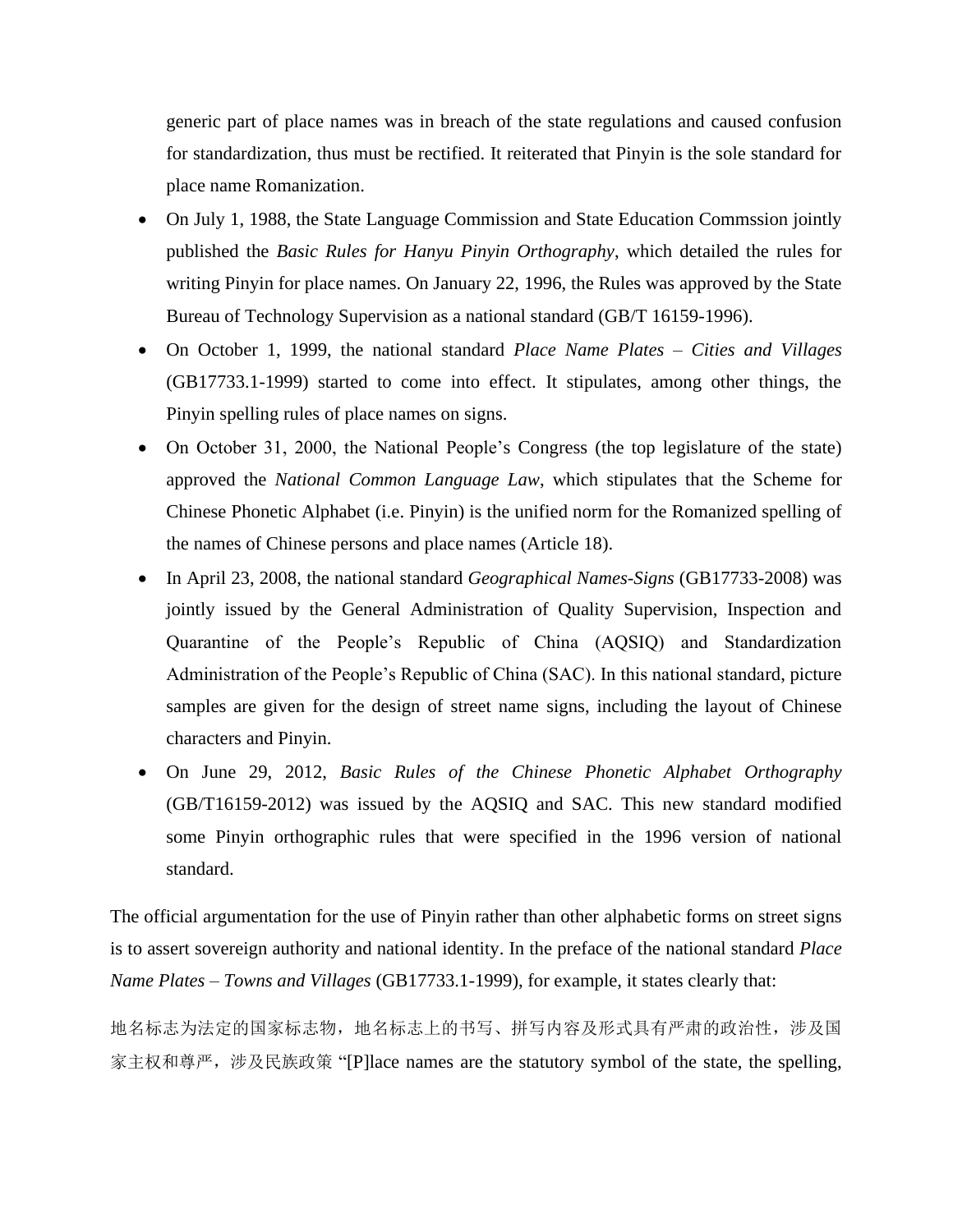the content and the forms of the place name signs bear much political significance and may reflect national sovereign authority and national dignity" (translated by the author).

Since this official rhetoric sounds strong and entails national interests, it is often quoted by people who advocate Pinyin on street signs (e.g. Guo 2007; Sun 2005).

In brief, the Chinese top authority has made constant efforts to promulgate the use of Pinyin for place names, and mandated a series of regulations and standards to enforce its implementation. Particularly, the enactment and implementation of the *National Common Language Law* in China institutionalized the legal role of Pinyin for place names, which renders the use of other alphabetic codes (such as English) on street signs unauthorized and illegal.

# **4.2 Coding Practice on Street Signs in China**

#### *Code preference on street signs*

Though Pinyin has been stipulated as the standard alphabetic form on street signs, English street names are frequently seen in the LL in many cities. In this section, the focus is find out which form, Pinyin or English is the preferred code on street signs in China's major cities. Constrained by the geographical sizes and the multiplicity of cities, we took the provincial capital cities and municipalities as research sites and investigated the alphabetic writings on street signs. The language uses on the LL in these cities can be conceived of as cases par excellence, given the fact that they are political, economic and cultural centres in specific provinces, autonomous regions and municipalities. In the data collection process, ten major streets in the central area of each city were randomly selected, and one sign from each street was taken and counted in our statistics. This simple random sampling method was designed in order to ensure that the samples can extensively represent the composition and characteristics of the research sites (Yamane 1973; Kothari 2004). From January to December 2016, a group of student investigators were tasked to take photos during school break and holidays, and altogether 310 street name signs from 31 capital/municipality cities were selected to form the database. In order to ensure the typical representativeness of the samples, we only considered the mundane major streets in each city, without counting the street signs displayed in scenic spots, ethnic or foreign enclaves, or areas reserved for special purposes.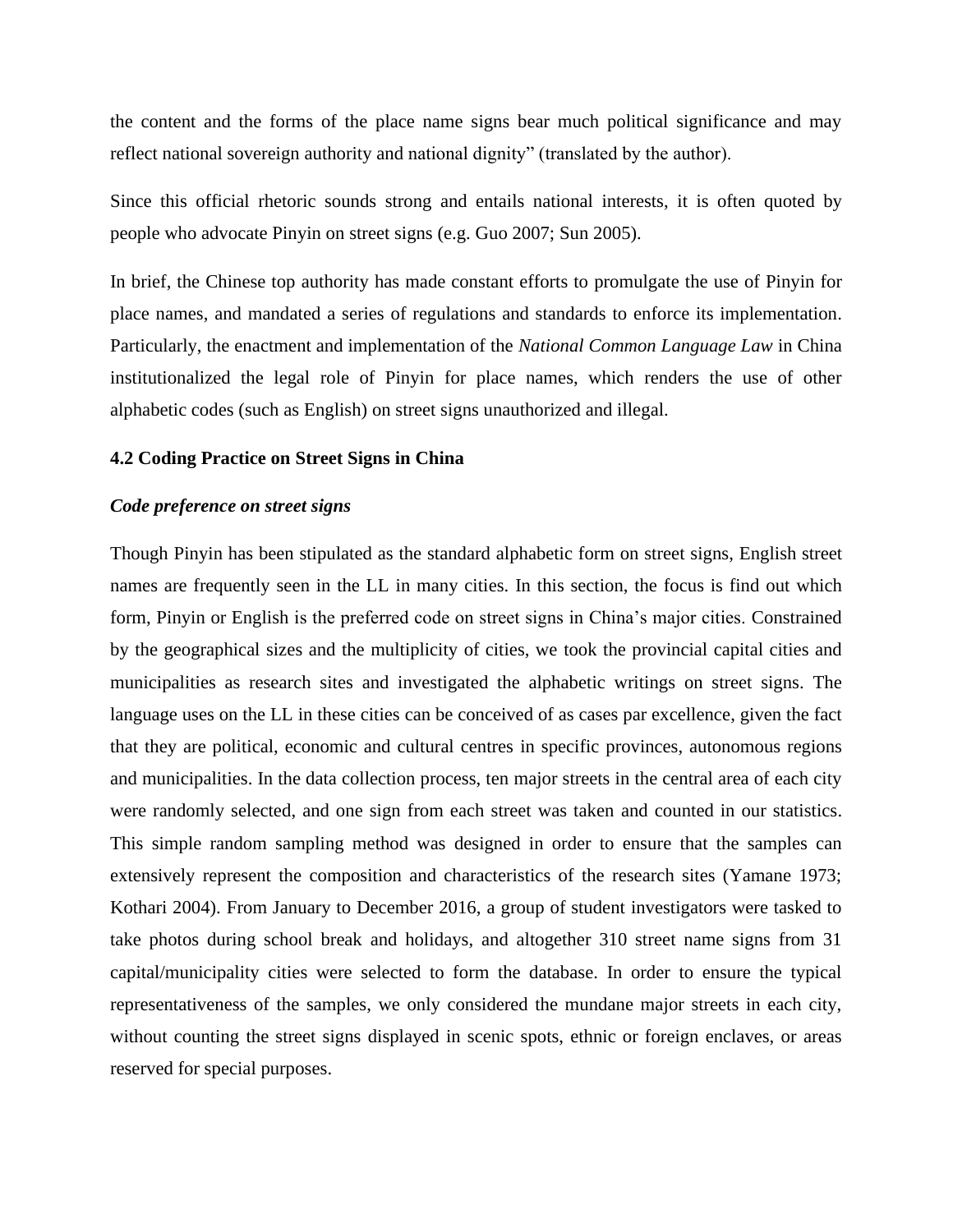Our sampling statistics shows that bilingual representations are predominant for street name signs in city environments, with Chinese consistently presented as the most prominent street name. On such bilingual signs, it is found that signs with Pinyin  $(N=178)$  and English  $(N=60)$  account for 74.8% and 25.2% respectively, showing that Pinyin is the predominant alphabetic form on street signs over the country. English street names are mainly found in cities like Shanghai, Hangzhou, Changsha, Wuhan and Changchun. In these cities, the national standard of using Pinyin on street signs is abolished, and English names are local standard on street name signs.

In our data, we also found some trilingual signs presenting in the urban space of some non-ethnic minority regions<sup>5</sup>. For instance, in Kunming, the capital of Yunnan Province in southwest China, the street name signs present Chinese, English and Pinyin (Picture 1). This shows that the urban governors perceive Pinyin and English as two codes serving different functions on public signs.



# **Picture 1 A street sign with three codes in Kunming**

# *Issues with alphabetic codes on street signs*

Different from the Chinese street names represented straightforwardly and clearly on street signs, the street names in Pinyin or English forms have led to the mixed uses of alphabetic codes, and caused much confusion for sign readers (Ge & Ji 2006). Generally, the issues with Pinyin/English inscriptions on street signs are as follows.

 $5$  Trilingual road/street signs are standard representations in the capital cities of autonomous regions, where ethnic language, Chinese and Pinyin are presented.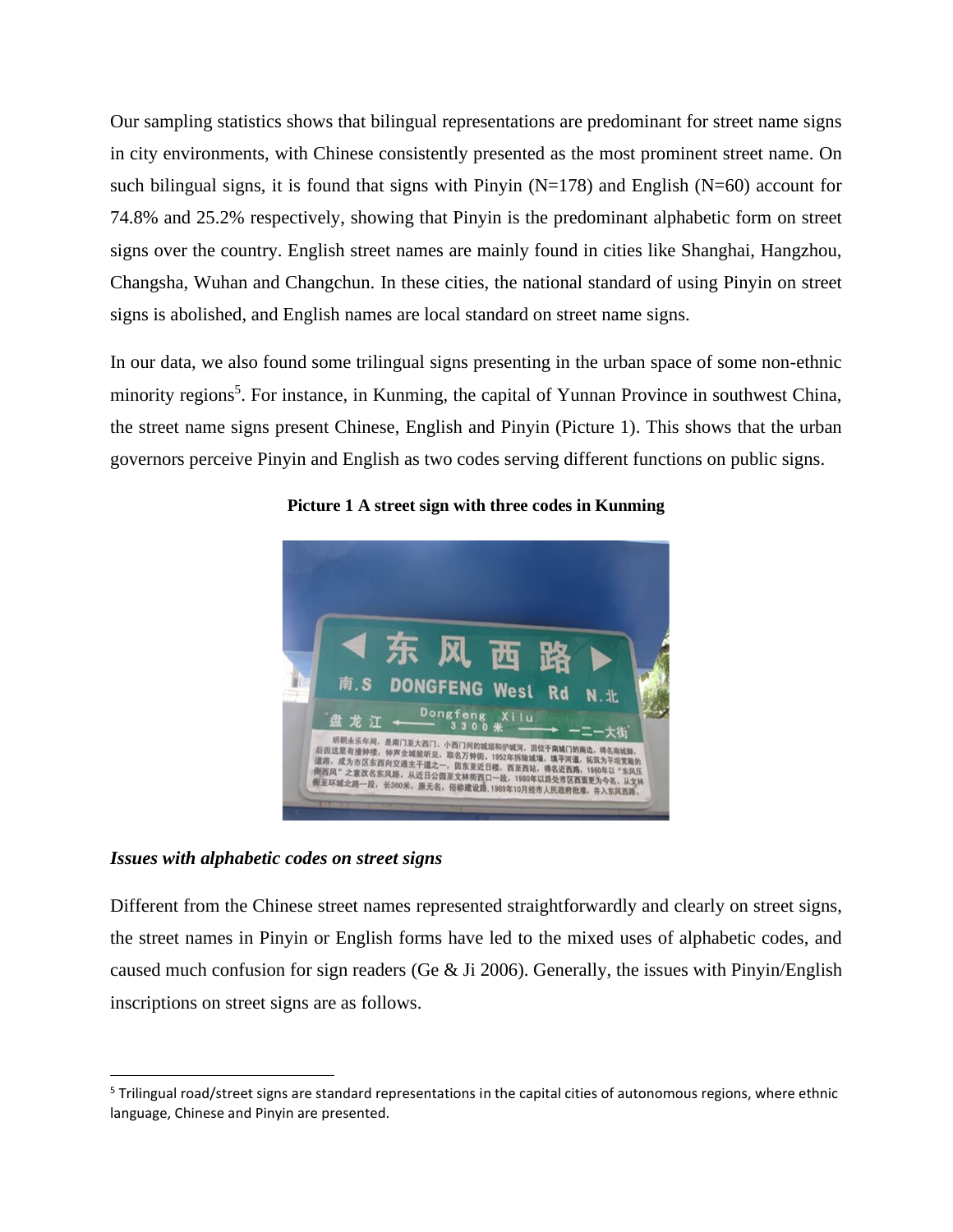1) Coexistence of Pinyin name and English name for the same road. There are numerous cases where different coding systems are used to represent the same public entity in cities. For instance, signs with Pinyin name *WEN GUAN XIANG* and English name *Wenguan Lane* are placed to represent the same street in Hangzhou (Picture 2). Similarly, two signs with *Jintai Lu* and *Jintai Road* respectively were displayed next to each other at a road junction in Beijing, according to a newspaper report on *People's Daily*<sup>6</sup> (Liu 2015).



# **Picture 2 Coexistence of English and Pinyin street names in Hangzhou**

2) Different representation methods for similar names. For street names with similar lexical structures, the represented forms may vary greatly in practice. Especially for street names with orientation elements (such as east, west, north, south or middle), the treatments could be very different. For instance, the Chinese street names 紫荆花北路, 萍水西街 and 文二西路 have the same lexical structure. However, the English name on the three streets in Hangzhou have three variants: *Zijinghua North Rd.*, *West Pingshui St.*, and *Wener Rd. (W)*. On three different roads in Nanjing, the Pinyin names are represented in three forms: *Taiping Nanlu*, *You Fu Xi Jie*, and *Zhongshandong Lu* (meaning *Taiping South Road*, *Youfu West Street*, and *East Zhongshan Road* respectively). It turns out that where to put such orientation elements in alphabetic names is a big challenge for sign creators.

<sup>6</sup> [http://paper.people.com.cn/rmrbhwb/html/2015-06/10/content\\_1575268.htm](http://paper.people.com.cn/rmrbhwb/html/2015-06/10/content_1575268.htm)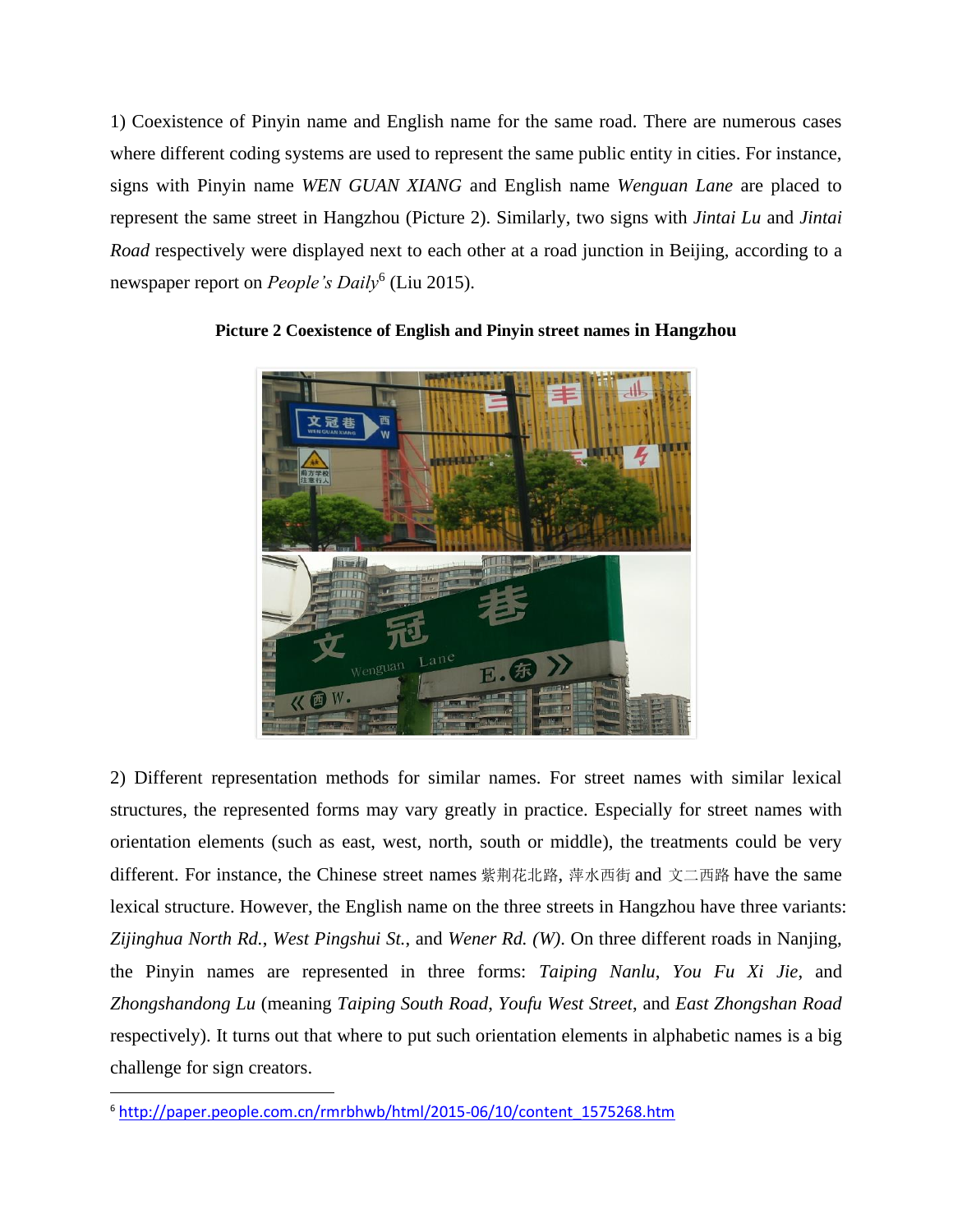3) Internal inconsistencies for the representation of street names. The street name on street signs, bus or metro station signs and online or paper maps may adopt different ways of alphabetic coding, causing inconsistencies on these systems (e.g. *Zhengxin Garden* for express bus station while *ZHENG XIN HUA YUAN* for ordinary bus stop, as shown in Picture 3). In the same administrative region, the coding policies may differ as well. For example, in Hunan province, English is presented on the street signs in the capital city of Changsha, while Pinyin street signs are displayed in other cities in the same province.

**Picture 3 Different alphabetic names on different traffic systems in Hangzhou**



The causes for such chaos or confusions are manifold. First, bureaucratic complexity in China is common. The naming of streets, signs creation and placement, and signs management are often administered by different governmental sectors. The lack of coordination among these sectors leads to coding problems. Second, there is a lack of professional support. The numerous street name regulations involve many nuanced details, which require considerable linguistic knowledge to decode them accurately. Third, negligent work exists and effective supervision is lacking. The common practice for signs production is to outsource them to plates manufacture companies, and such companies may not latch onto the language mandates, which is coupled by the sloppy management of the place name watchdogs.

Overall, presenting Pinyin name on street signs is the dominant trend, though English street names are increasingly represented on street signs. Especially in international-oriented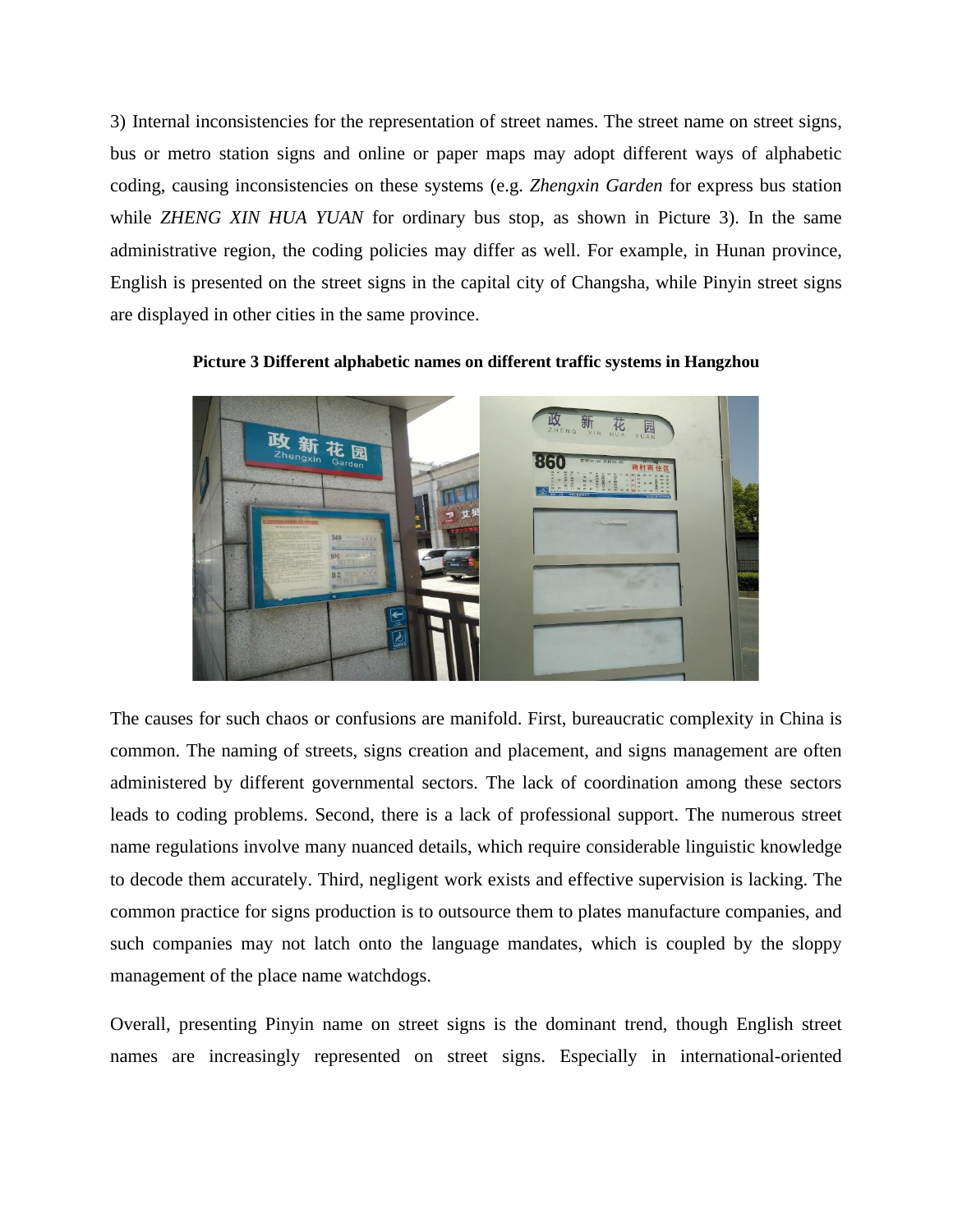metropolitan cities, English is becoming the preferred code on street signs. The inconsistencies of alphabetic names on street signs have caused much confusion for non-Chinese sign readers.

# **4.3 Language Beliefs on Street Name Signs**

According to Blommaert (2005, 14), in order to gain insight into the dynamics of language in society, linguistic analysis must attach importance to "what language use means to its users". In this section, how the ordinary Chinese people perceive the use of Pinyin or English on street signs is examined.

#### *Attitudes from Chinese scholars*

In academic circles, the Pinyin-English contestation on street signs has attracted widespread attention from Chinese scholars, mostly linguists and language teachers/researchers. Conflicting views have been expressed about the Pinyin or English representations on street name signs. Those who advocate Pinyin hold that using Pinyin on street name signs is adequate on legal, theoretical, emotional and practical aspects (Guo 2007; Sun 2005; Xing 2013). One of the central arguments is that since Pinyin has been stipulated as national and international standards for China's geographical names, the local governments must act in strict accordance. Among them, some scholars take a tough stand, arguing that the code choice on place name signs has political connotations, and placing English on street name signs jeopardies state sovereignty and national dignity (Guo 2007; Sun 2005). This position is in line with the national ideology on the sociopolitical status of Pinyin in China.

In contrast, those who support English on street name signs argue that Pinyin serves little purpose for targeted readers (i.e. foreigners in China), and it does not meet the needs of urban internationalization. Ge (2009) contends that using English to translate street names (the generic term in street names) has long been a tradition, and is still widely practiced in most major cities in China. Using Pinyin to transliterate street names is hard to win the favour of language experts and translation practitioners. Ye and Shen (2013) argue that Pinyin transcription for street names is not successful simply because it has distorted the original intention of the international standardization of geographical names and violated the basic translation principles.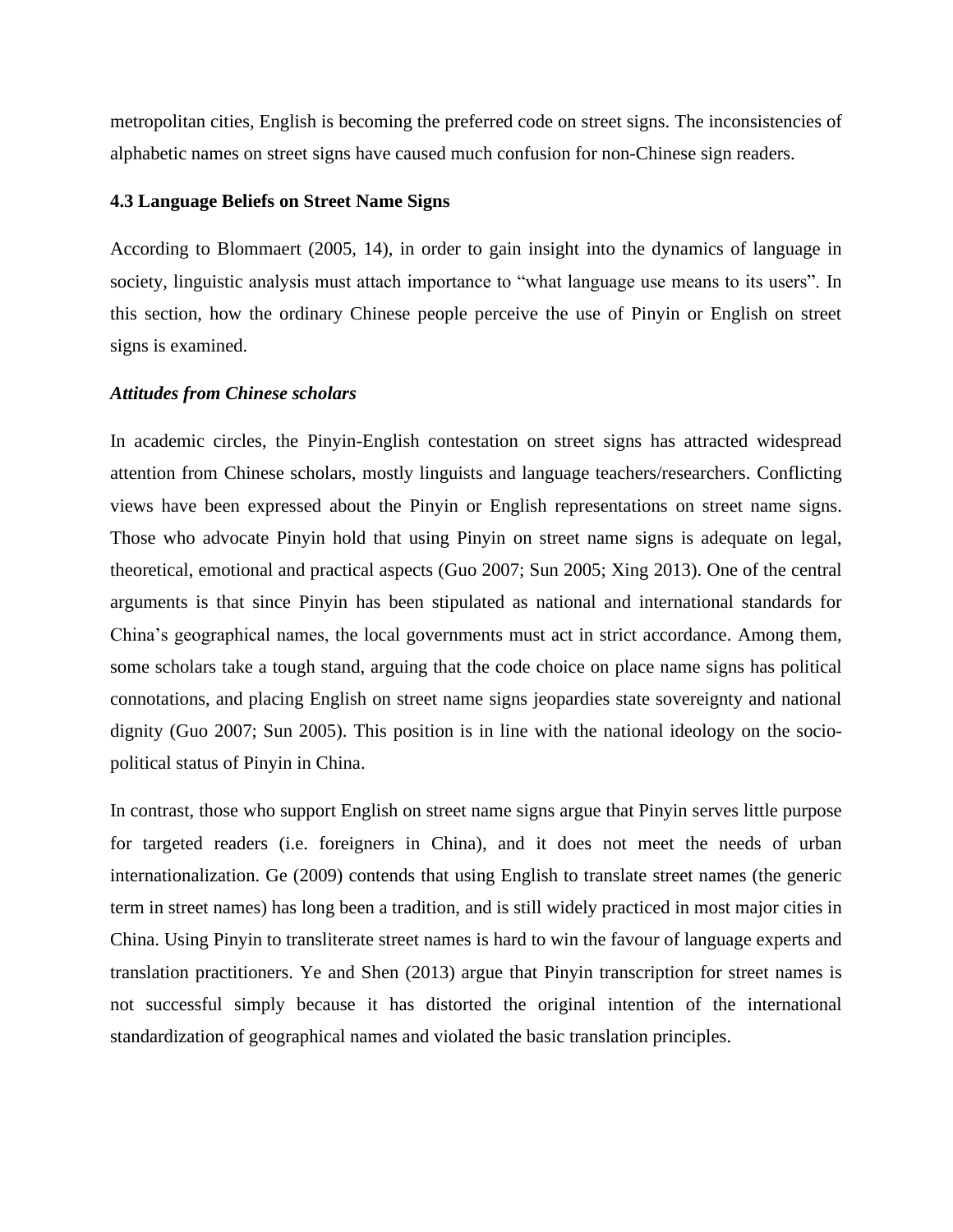The contestation between the two camps is unlikely to be resolved any time soon, which leads to bewilderment for many scholars, who urge the authorities to find ways to resolve the confusions entirely (e.g. Ge & Ji 2006).

# *Public attitudes as projected in social media*

In our study, "路牌标识 英语 拼音" (street signs English or Pinyin) was used as key words in online search (mainly google and baidu, the major search engine in China), which led to hundreds of reports and comments on newspapers and social media attending to the inconsistencies and confusions regarding alphabetic inscriptions on street signs. In the continuous discussions and debates, both Pinyin and English have their proponents. Those who subscribe to Pinyin on street signs tend to emphasize its legal status. Moreover, some argue that Pinyin inscription has obvious advantages in comparison to the placement of English names<sup>7</sup>. One argument is that Pinyin is more apt to achieve communicative purposes in China's city context. As one netizen in Zhihu (an important Question-Answer platform in China) argues, when the foreigners get lost in a Chinese city, using Pinyin names to ask for directions would be easier for them to get help from local Chinese. Moreover, using Pinyin is an effective way to circumvent translation mistakes and achieve formal equivalence with the Chinese street names. Especially for the many different types of streets (e.g. road with ordinal numbers, inner street, branch road, lane, boulevard), English translation mistakes can be easily avoided.

English advocates tend to justify their position by the symbolic and pragmatic value of English for modern cities. In their opinion, the influx of international tourists, expatriate workers and residents in Chinese cities, and the constant branding of the identity of international cities (Berg & Björner 2014) have given English a sound footing for presence in China's urban space. Representing English street names is thus geared to the needs of the social and economic developments of the cities, as some local officials claimed (see Yan & Cao 2015).

# *Public attitudes emerged in a survey*

In order to find out the general trend of the code preference, we administered a short online questionnaire survey concerning people's attitudes towards Pinyin and English on street signs.

<sup>&</sup>lt;sup>7</sup> See Zhihu, a popular Chinese interactive platform for many discussions relevant to the code choice on street signs (e.g. [https://www.zhihu.com/question/24499599\)](https://www.zhihu.com/question/24499599).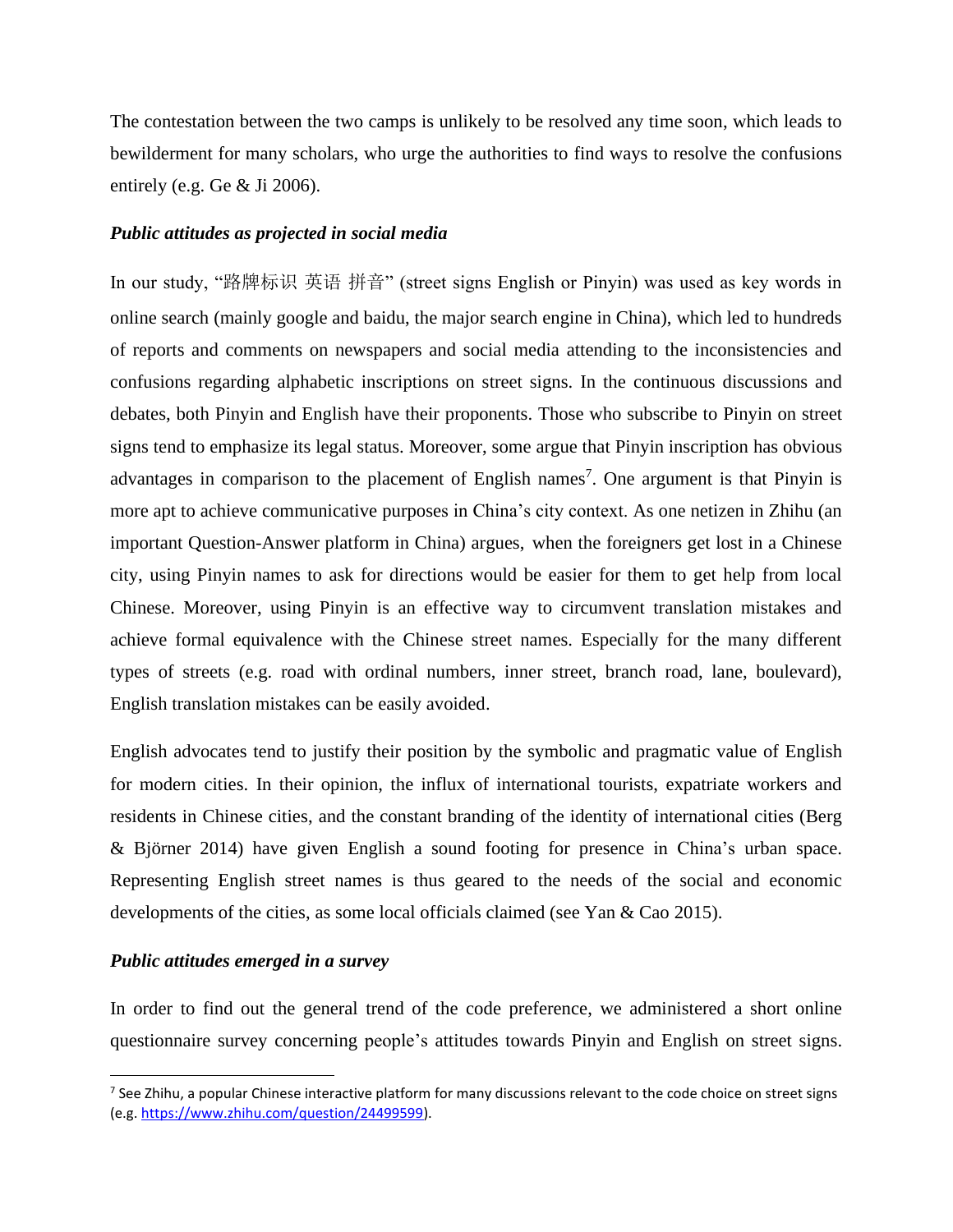More specifically, the participants were inquired about the main purpose of placing alphabetic forms on street signs, the most appropriate alphabetic form to choose, their attitudes towards the legal status of Pinyin for place names, and the main principle of setting alphabetic names on street signs. From December 2016 to November 2017, altogether 715 valid survey responses were collected from major cities in Eastern and Southern China such as Shanghai, Hangzhou, Ningbo and Guangzhou. The majority of the respondents (N=648) are college students, and the rest (N=67) include people from a wide range of occupations such as teachers, lawyers, journalists, professionals, civic servants, sales, etc. In our analysis, the participants are broadly divided into two groups: students and working personnel.

With regard to the main purpose of placing alphabetic code on street signs, nearly 60% of the students (N=385) believe that it is meant to provide convenience for foreigners, while 34% (N=220) hold that it is mainly a symbolic representation of the city's image of internationalization. Similarly, around 90% the working personnel (N=60) are of the opinion that serving the needs of foreigners and symbolic construction of internationalization are the principal purposes of using non-Chinese codes on street signs. Only about 7% (N=48) of the students and 10% of the working personnel  $(N=7)$  state that setting alphabetic code on street signs is to fulfil the need of national strategy or for other purposes.

When asked about the most appropriate alphabetic form for the Chinese street sign 西藏东路, more than 95% of the students (N=620) advocate an English translation (*East Tibetan Road*, *Xizang Road (E)*, or *East Xizang Road*), whereas only 4.3% (N=28) of them prefer the Pinyin form (i.e., *Xizang Donglu*). For the working group, those voting for English and Pinyin forms account for 88.1% and 11.9% respectively, showing that presenting English names on street signs is considered to be more appropriate. The respondents' overwhelming preference for English over Pinyin on street name signs echoes the view that the alphabetic forms on street signs is conceived of as a language service for foreigners in China.

As for the status of Pinyin as national standard for alphabetic street names, the participants' responses are diversified. Nearly 45% of the student participants (N=289) hold that this stipulation is far-fetched, as the readers' need should be taken into account. In contrast, about 42 % (N=270) of the students deem it reasonable in that it may show the special need or strategy of the state. The rest (13.4%, N=87) take no sides. For the working personnel, the positive, neutral and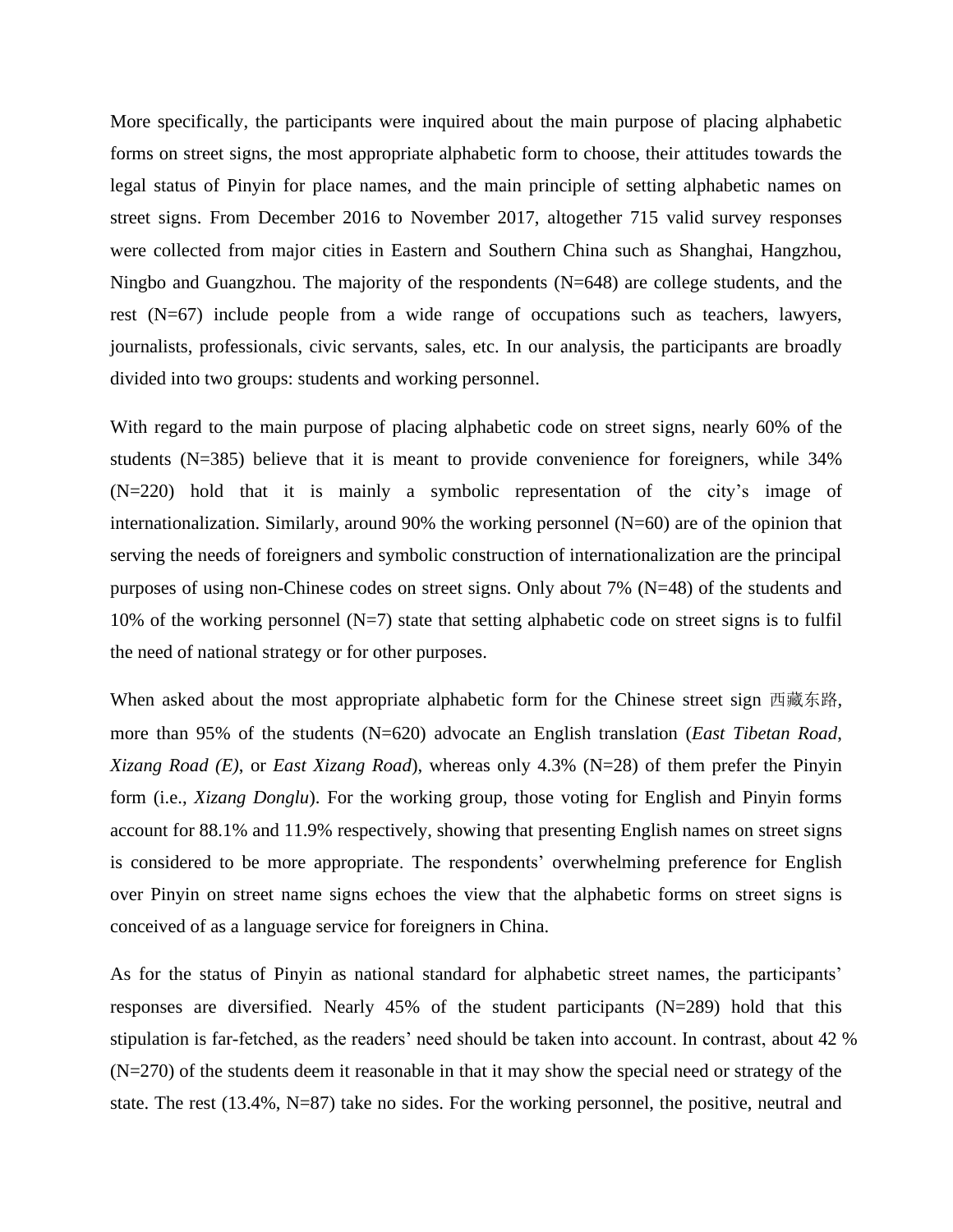negative views have a largely even distribution, accounting for 31.3%, 35.8% and 32.8% respectively. The results come as no surprise, as Chinese people have always been indoctrinated to obey the laws. Therefore, when they are informed that Pinyin is the legitimate form on street signs, many of them tend to give a second thought to the rationality of using Pinyin.

Finally, regarding the overarching principles of setting alphabetic street names, about 40% of the students ( $N=259$ ) and 60% of the working personnel ( $N=40$ ) vote for the formal consistency on different signs. The other important principles include the intelligibility for foreign readers (students 38.1% versus working personnel 19.4%) and accuracy of translation (students 20.4% versus working personnel 20.9%). Those who advocate for self-standard are very rare.

In summary, there has been conflicting views regarding the Pinyin-English choice on street name signs. The general public tend to assume that the alphabetic code on street name signs serves to provide information for foreigners or serve as a symbol of city image. English is a proper choice to such an end. Pinyin inscription, on the other hand, is the government-sanctioned national standard, and compliance to the uniform standard is vital. Here it has to be admitted that the language attitudes presented here are mainly from students, working people, and professionals, yet the opinions from other groups (e.g., the illiterate people, non-English readers, pupils) are not included in this investigation.

#### **5. Discussion**

# **5.1 The Crux of Pinyin-English Contestations on Street Name Signs**

Pinyin and English compete for space on street signs in Chinese urban space, and the contestation for the either-or choice shows no signs of abating. Overall, the crux of the code choice controversies lies in three aspects: the role of alphabetic code on street signs, the imposition of the code placement regulations, and the scope where English can function in urban space.

#### *Alphabetic code: Translation or phonetic annotation*

One aspect of the Pinyin-English contestation is the role of the alphabetic code on street signs. The majority of the public, as suggested in our survey, tend to believe that the alphabetic code on street signs serves to translate the Chinese street names and bring accessible information for sign readers without Chinese literacy, particularly foreigners. In this sense, Pinyin is not an optical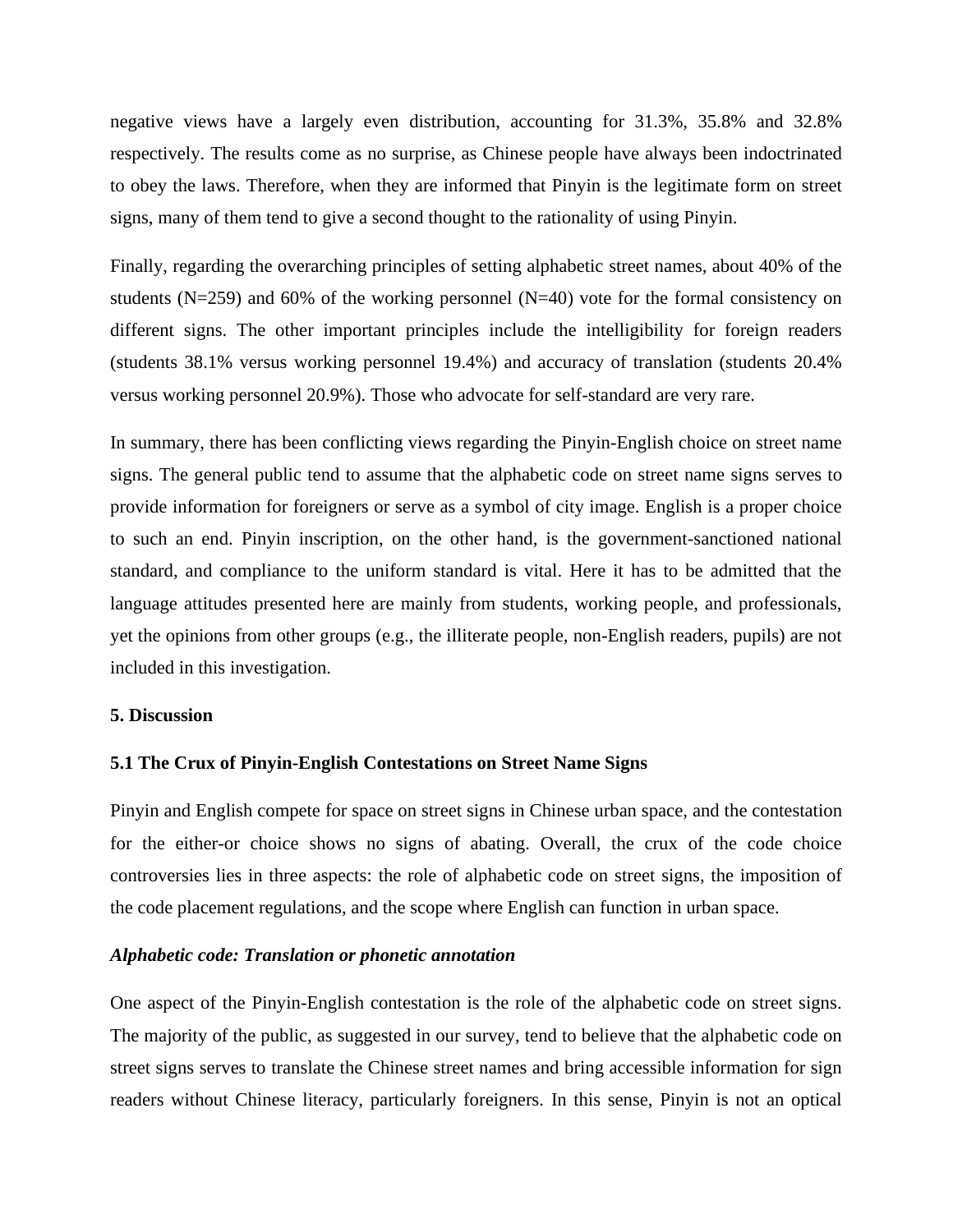choice for translation purpose. It should be noted that in the official documents, the term 拼写 *pinxie* (literally "to spell") is used to define the mirroring relationship between the Chinese names and Pinyin names on the street signs. That is, the alphabetic code on street signs is to 'spell' or transliterate the Chinese street names. It is emphasized in various official documents that Pinyin (rather than English) is the sole authorized form to "spell" the corresponding Chinese street names. However, the meaning of *pinxie* in this context is rather vague for Chinese speakers. For most people, providing Pinyin 'spelling' is more of emblematic significance than pragmatic values.

Moreover, the targeted readership for Pinyin is unclear. Since English is a widely-recognized lingua franca in the world, presence of English on signs would accommodate the "semiotic needs" (Kallen 2009) of non-Chinese readers. Chinese people will usually read the Chinese street name rather than the Pinyin name. In this regard, the question of "for whom" (Cooper 1989) for Pinyin inscription policy would be unanswered. Just as one city resident commented, "who do you expect to read Pinyin? The Chinese people will definitely read Chinese characters; if the targeted readers of alphabetic inscriptions are foreigners, it would be absurd to present Pinyin to them" (Hui 2010).

# *Mandatory or recommendatory policies*

With regard to the numerous standards and regulations about Pinyin use on street signs, the degree of imposition is also a point of debate for policy practitioners. Some official documents issued by the top authority are recommendatory national standards, while other standards and regulations are stipulated as mandatory. The stipulation of using Pinyin on street signs appears in both types of official documents. The coding practice shows that most local governments comply with the code regulations, yet some city authorities choose to perceive Pinyin policy on street signs as recommendatory, and they have right to decide whether to adopt it on the basis of their urban planning objectives. In effect, there seem to be no penalties for such cities for practicing otherwise.

# *The functional domains of English on public signs*

The state-level authorities seek to make Pinyin inscriptions a normative standard for street name signs only. On the other hand, they promote the use of English on other public signs to show an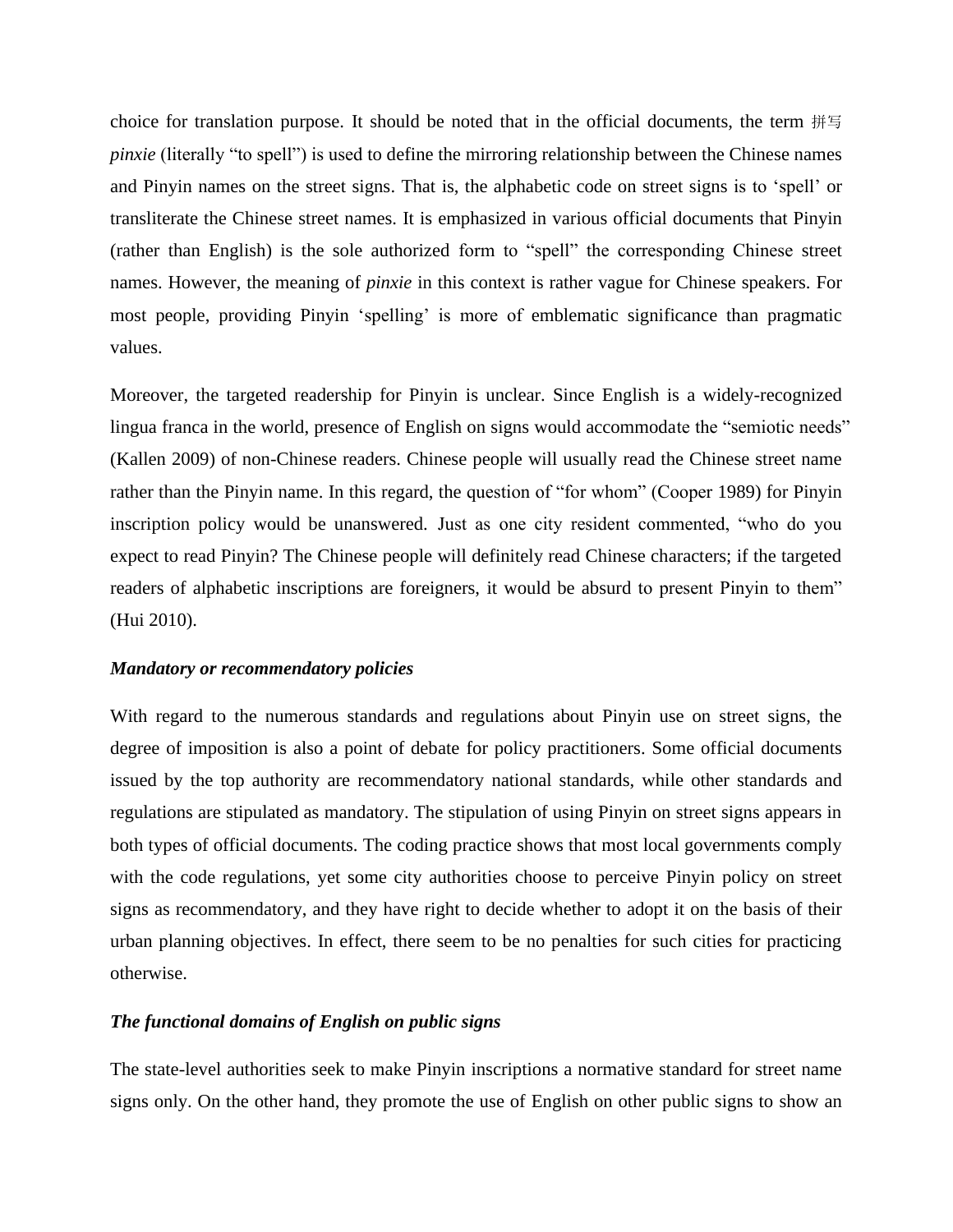open stance to the international world. In fact, the governments at all levels literally advocate the use of English on public and commercials signs to cater to the needs of global mobility. In order to provide more accessible information for English readers, the national standard entitled *Guidelines for the Use of English in Public Service Areas* (GB/T30240) was published in 2017 to ensure the accuracy of English on signs/menus and provide better services to English speakers<sup>8</sup>. Here English use on public signs is clearly encouraged. The paradox of promoting English on public signs and banning English use on street name signs (one typical public sign) makes the Pinyin policy for street signs less convincing.

# **5.2 The Ideological Debates regarding the Code Choice**

All language planning endeavours are set out to achieve certain goals (Nahir 2003), and the products of the planning are ideological-imbedded policies. As discussed earlier, representing Pinyin on street signs has been taken as a symbol of national identity and dignity (see also Guo 2007; Sun 2005). The legitimate rationality of Pinyin on street signs was often attributed to the resolution from the UNGEGN, a subordinate agency of the United Nations (UN). The PRC government was founded by the Communist Party in 1949 after the victory of a civil war. For a long time, the new government strived hard to win the recognition from the international community. In October, 1971, the PRC government was restored the position in the UN according to the Resolution 2758. In August 1977, the representatives of the PRC government was for the first time invited to participate in the UN's conference on standardization of geographical names. One purpose of the conference was to promote a single romanization for non-alphabetic languages in the spelling of geographical names (e.g. *Peking* vs. *Beijing*, *Canton* vs. *Guangdong*). According to UNGEGN, the use of place names in a consistent and accurate manner is "an essential element of effective communication worldwide and supports socioeconomic development, conservation and national infrastructure" (UNGEGN 2001). Chinese government's proposal of adopting Pinyin system as the single romanization of Chinese geographical names was finally approved. Given the fact that many romanization systems of Chinese languages (such as Wade-Giles and Postal Romanization) were invented by western scholarship, the adoption of Pinyin for romanization of Chinese characters attested to Chinese national wisdom. More importantly, since Pinyin system was a language-planning product

<sup>8</sup> [http://www.chinadaily.com.cn/china/2017-06/20/content\\_29820114.htm](http://www.chinadaily.com.cn/china/2017-06/20/content_29820114.htm)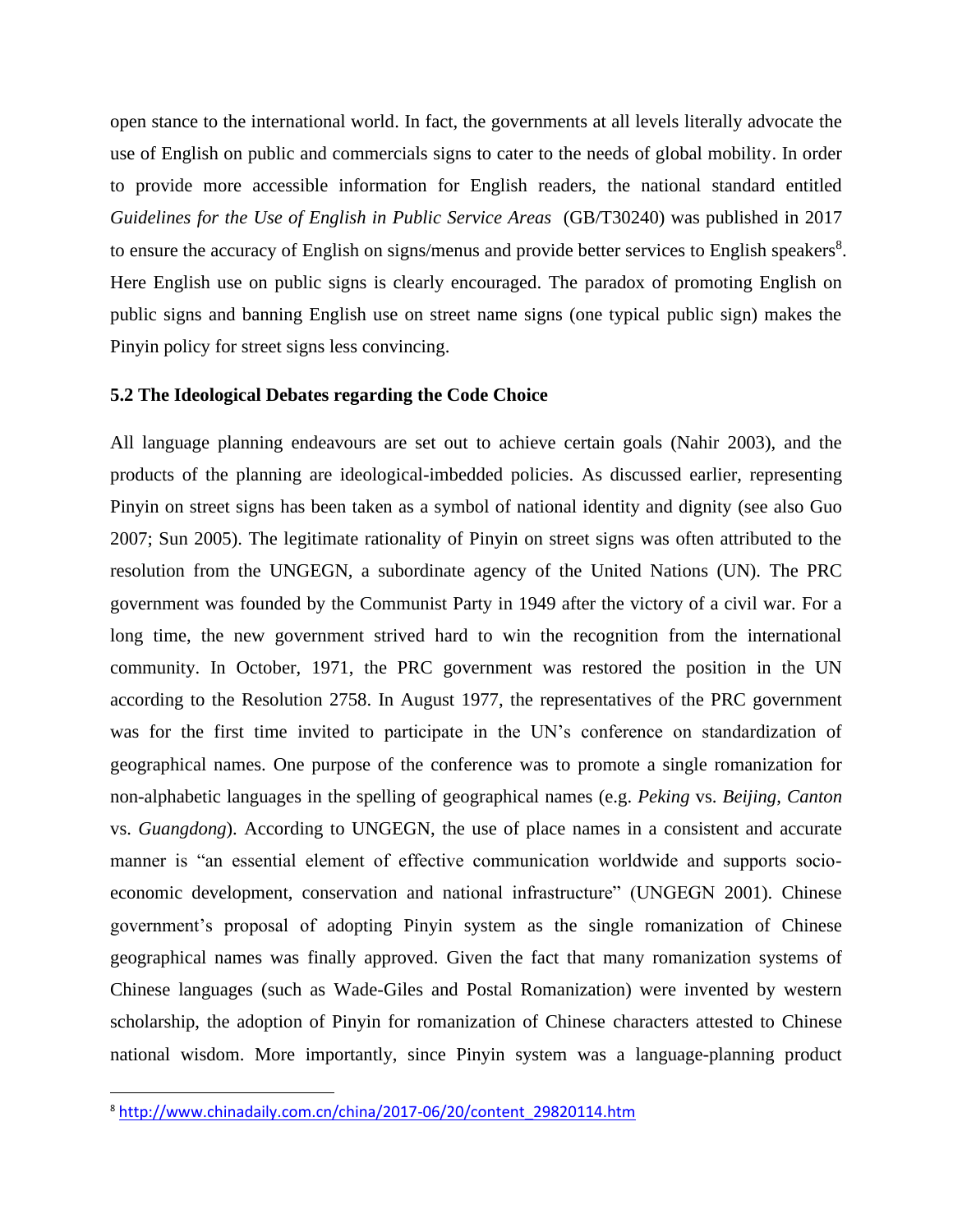initiated by the PRC government, the adoption of Pinyin as international standard was deemed by the government as an international recognition of the new political regime and its sovereignty. Therefore, using Pinyin for place names has been endowed with political connotations, and its association with state sovereignty and national dignity is often emphasized in Chinese official discourse. Despite the confusions caused for the public, the national dignity argument remains a mantra for using Pinyin on street signs.

In fact, the UNGEGN did not stipulate or recommend the placement of Pinyin on street signs in China. The Chinese government's deliberate decision to place Pinyin on street signs could be a status-planning measure to assert the symbolic significance of Pinyin for China and Chinese society. Moreover, Pinyin on street signs could be a promulgation of the domestic romanization standard, the country's own coding conventions for street names. As an official in charge of place names in the Ministry of Civil Affairs argued, street sign written in own language is a universal practice in the international world, whereas displaying English on public signs is not (Chinanews.cn 2006). He spoke in a rhetorical tone, "Vienna is an international city, but all the road signs there are written in German, and all the road names in Paris are put in French, too. Why can't China's place names speak their native language?" (Chinanews.cn 2006).

For local governments, however, English is more instrumental than Pinyin for urban development purposes. Particularly in the era of globalization and consumer society (Baudrillard 2018), displaying English on street signs is conceived of as compatible with the internationalized orientations of metropolitan cities. As one official in Shanghai in charge of language uses on signs claimed in an interview, "the language use (English) on Shanghai's street signs is, strictly speaking, against the national law. However, the choice is made in light of Shanghai's actual needs" (Yan & Cao 2015). For the city management authorities, the politically-charged rhetoric for using Pinyin on public signage is pronouncedly true in certain contexts, yet it seems less relevant for metropolitan cities in the current tide of economic globalization.

The analysis above shows that the street sign space for alphabetic code in China is a contentious arena for language ideologies. The state-level authorities appropriate street signs as a locus for articulation of its politically-charged ideology, thus the symbolic values of Pinyin has been asserted. Some local governments and a large portion of the general public tend to value the instrumental function of alphabetic codes on street signs, believing that English on such public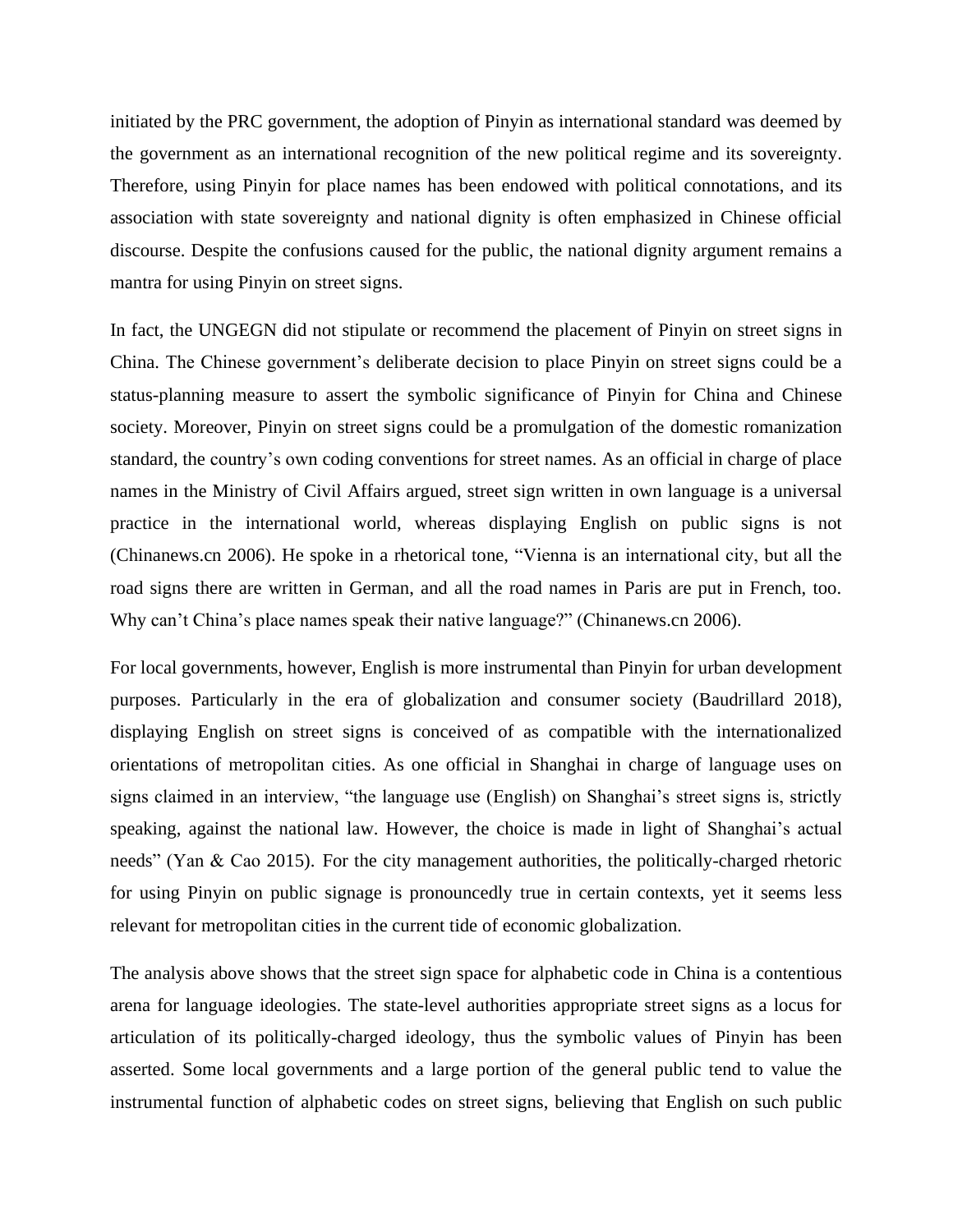signs is more pertinent to the branding of metropolitan cities. Therefore, the language ideology debates are essentially concerned about the wrestling of value rationality and instrumental rationality for the language use in the new socioeconomic situations.

#### **5.3 Resilience Approach in Language Management**

Although the Chinese government reiterates the use of Pinyin as a uniformed standard on street signs, it has granted some tolerance to the deliberate transgressions in some major cities. In the past, the Chinese central government impose top-town policies through its political dominance. However, in an era characterized by neoliberalism and diversification, the actual language problems and needs may render the coercive language planning inappropriate (Liddicoat & Baldauf 2008). The administration of street names is within the purview of Commission of Geographical Names, a state-level agency that has no power to govern the policy implementation. The state-level government as the principal policymaker may have realized that the Pinyin policy for street signs cannot be implemented through its normative power, thus they have taken a resilient strategy and tacitly consented to the local governments' urban language practice (i.e. inscribing English instead of Pinyin on street name signs). However, the Pinyin policy is still the central government's mantra. In a sense, the top authority's *de facto* resilient policy has accommodated the various needs, but risks to render the national standards less effective.

However, it is interesting to note that the street sign policy will be tightened when there are international mega-events (e.g., G-20 Summits, APEC conference) which are often taken as ideal opportunities to wage campaigns against deviational forms in urban environments. In such occasions, Pinyin tends to be restored on certain street signs because of its political correctness. The practice in Hangzhou can be a case in point. As the host city for G-20 Summit in 2016, Hangzhou chose to alternate the use of English and Pinyin on some major streets' public signs in preparation for the grand event. We noticed that on some streets near the convention site, the alphabetic code displayed on street signs before the Summit was English (e.g. *Beishan St.*, *Lingyin Rd.)*, which was changed to Pinyin forms (*Beishan Jie, Lingyin Lu*) during the Summit. After the event, the street name was reverted to the original English forms. This code-changing operation was presumably a result of political interventions. It suggests that the Pinyin on street sign is not a means of communication, but a politicalized tool with symbolic power to rule,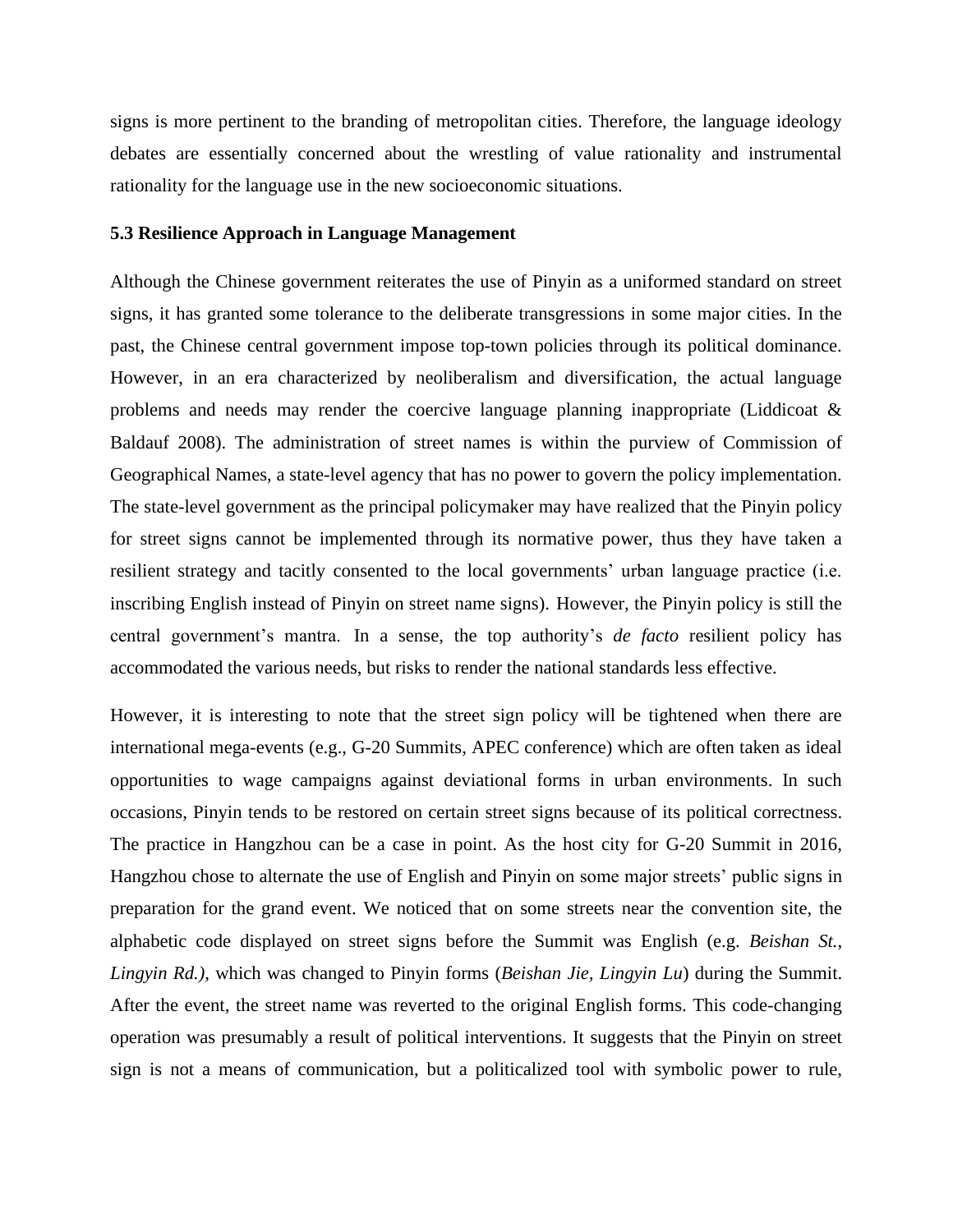control, assimilate or cultivate the readers (Foucault 1980). This resilient strategy in language management is striking in China, a polity renowned for its power-mediated governing.

# **6. Conclusion**

In the public sphere of urban streetscape, the language practice on street signs provides a window to discern the conflicting ideologies regarding the values of different codes/languages in sociolinguistic dynamics. This study examines the language politics and ideology contestations revolving the code choice between Pinyin and English in China's urban context. Chinese government value the political significance of Pinyin on street name signs, and bonds the use of Pinyin with national interests. The constant planning endeavours to institutionalize Pinyin as the single legitimate alphabetic form on street name signs spell out the national ideology to uphold domestic standard in certain official domains. However, in the era of economic globalization, the symbolic capital of English is becoming a challenge to the political-correctness position of Pinyin on public spheres. Some local governments as well as the general public with English proficiency are in favour of English over Pinyin on street signs due to its pragmatic utility and its role for international branding. The wrestle between Pinyin and English on the public sphere is a reflection of the ideological conflicts between instrumental rationality and value rationality at the governmental level. In actual practice, the Chinese central government takes a resilient approach to manage the contestations, tacitly granting the "transgressive" uses of English street names in some cities, though reiterating the unswerving status of Pinyin for street names. The code choice contestation on China's urban space suggests that globalisation and English imperialism have brought about immense challenge for top-down language planning. Even for highly centrallygoverned polity like China, language policy cannot be implemented via the traditional model of political authority and ideological hegemony.

#### **References**

Baudrillard, Jean. 2018. *The Consumer Society: Myths and Structure* (revised edition). Los Angeles: Sage Publications.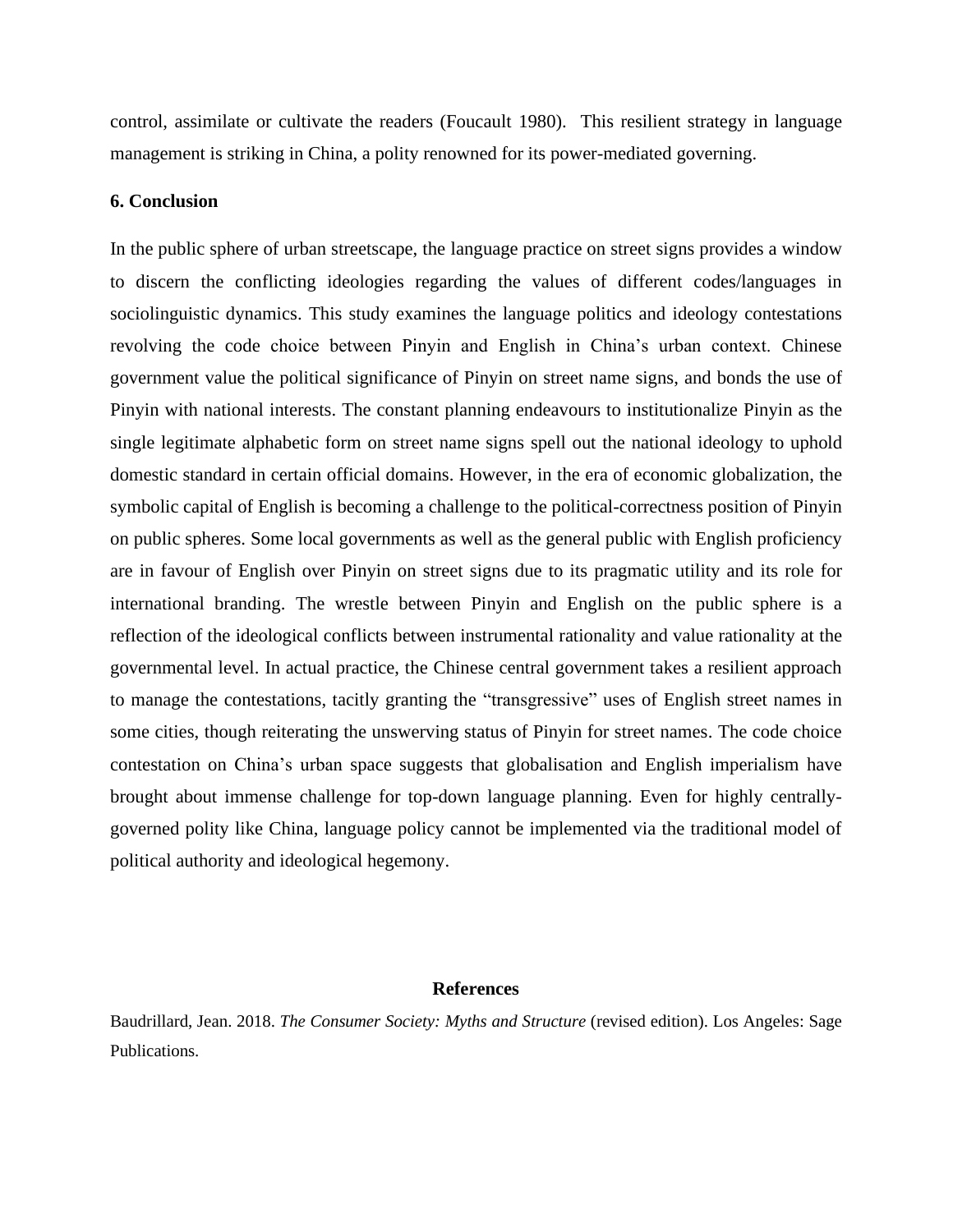Ben-Rafael, Eliezer. 2009. "A Sociological Approach to the Study of Linguistic Landscapes." In *Linguistic Landscape: Expanding the Scenery*, ed. by Elana Shohamy, and Durk Gorter, 40-54. New York: Routledge.

Berg, Per Olof, and Emma Björner. (eds.) 2014. *Branding Chinese Mega-Cities: Policies, Practices and Positioning*. Cheltenham, UK: Edward Elgar Publishing.

Blommaert, Jan. (ed.) 1999. *Language Ideological Debates*. Berlin: Mouton de Gruyter.

Blommaert, Jan. 2005. *Discourse: A Critical Introduction*. Cambridge: Cambridge University Press.

Bolton, Kingsley, and David Graddol. 2012. "English in China Today." *English Today* 28(3): 3-9.

Chappell, Hilary. 1980. "The Romanization Debate." *The Australian Journal of Chinese Affairs* 8: 105- 118.

Chen, Ping. 1999. *Modern Chinese: History and Sociolinguistics*. Cambridge: Cambridge University Press. Chinanews.cn. 2006. China to Reconsider the Translation of the Street Names. Retrieved from <http://arabic.china.org.cn/english/culture/189267.htm> on 8 August, 2019.

Cooper, Robert. 1989. *Language Planning and Social Change*. Cambridge: Cambridge University Press.

Cortazzi, Martin, and Lixian Jin. 1996. "English Teaching and Learning in China." *Language Teaching* 29: 61-80.

Ding, Wenlei. 2004. "Lost in Translation." *Beijing Review* 36: 1-6. Retrieved from <http://www.bjreview.cn/EN/200436/Cover-200436%28A%29.htm> on 7 December, 2017.

Foucault, Michel. 1980. *Power/Knowledge*. New York: Pantheon.

Gasque, Thomas J. 2000. "Structure and Controversy: What Names Authorities Adjudicate." *Names* 48 (3-4): 199-206.

Ge, Xiaoqin. 2009. "Zhongguo diming yingyi pinyinhua zhi wenhua fansi [Reflections on the Romanization of Chinese Geographical Names]." *Journal of PLA University of Foreign Languages* 32(2): 61-66.

Ge, Xiaoqin., and Zhengming Ji. 2006. "Diming yingyi hequhecong [Translation of Geographical Names: Where to Go]." *Shanghai Journal of Translators* 3: 57-59.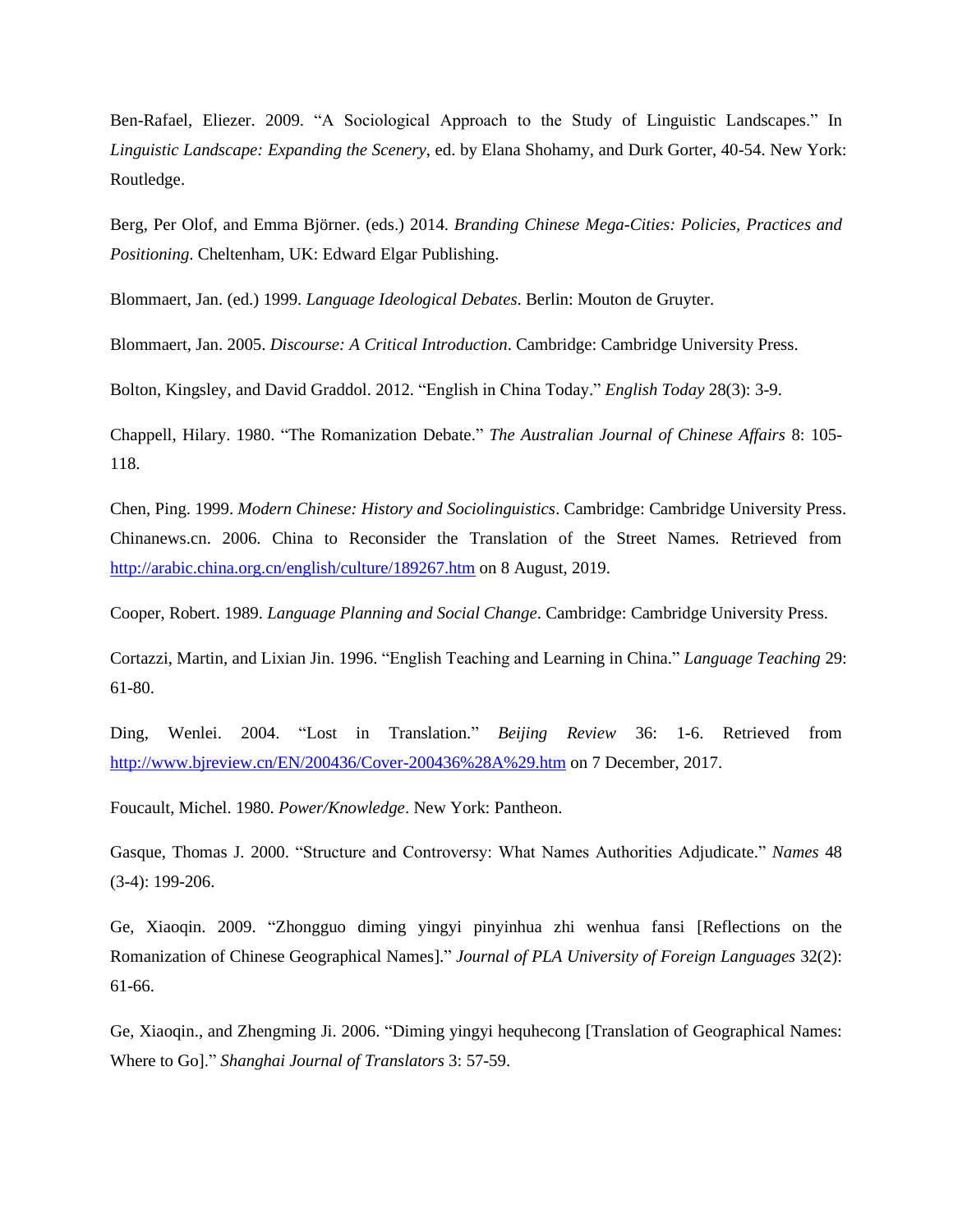Guo, Jianzhong. 2007. "Jiedao lupai shuxie de guojia biaozhun yu guoji biaozhun [National Standards and International Norms of the Alphabetical Writing System of Road Signs]." *Chinese Translators Journal* 5: 68-71.

Hu, Guangwei. 2003. "English Language Teaching in China: Regional Differences and Contributing Factors." *Journal of Multilingual and Multicultural Development* 24: 290-318.

Hu, Guangwei. 2005. "English Language Education in China: Policies, Progress, and Problems." *Language Policy* 4: 5-24.

Hui, Xiaojing. 2010. "Lumingpai gai jiazhu pinyin haishi yingwen? Wangyou: biaoshi "pinyin shui kan" [Pinyin or English, Which Should be Added on Road Name Signs? Netizens: "Who Bothers to Read Pinyin"]." *Wuxi Ribao*, December 23, 2010. Retrieved on December 4, 2017 from [http://www.wxrb.com/node/news\\_quwen/2010-12-23/JAIAEFEED793827.html.](http://www.wxrb.com/node/news_quwen/2010-12-23/JAIAEFEED793827.html)

Kallen, Jeffrey. 2009. "Tourism and Representation in the Irish Linguistic Landscape." In *Linguistic Landscape: Expanding the Scenery*, ed. by Elana Shohamy, and Durk Gorter, 270-283. New York: Routledge.

Kothari, C.R. 2004. *Research Methodology: Methods and Techniques*. New Dehli: New Age International (P) Ltd. Publishers.

Li, Songqing. 2016. "English, Advertising and Positioning: The Impact of English on Chinese People's Daily Lives." *Journal of World Languages* 2(2-3): 77-93.

Liu, Fei. 2015. "Zhongwen diming yingyi de kunhuo [Confusions of the English Translation of Chinese Place Names]." *People's Daily (Overseas)*, 10 June, 2015. Retrieved from [http://paper.people.com.cn/rmrbhwb/html/2015-06/10/content\\_1575268.htm](http://paper.people.com.cn/rmrbhwb/html/2015-06/10/content_1575268.htm) on 25 July, 2019.

Nahir, Moshe. 1984. "Language Planning Goals: A Classification." *Language Problems and Language Planning* 8: 294-327.

Neethling, Bertie. 2016. "Street Names: A Changing Urban Landscape." In *The Oxford Handbook of Names and Naming*, ed. by Carole Hough, 144-157. Oxford: Oxford University Press.

Rose-Redwood, Reuben, Derek Alderman, and Maoz Azaryahu. (eds.). 2017. *The Political Life of Urban Streetscapes: Naming, Politics, and Place*. London: Routledge.

Shohamy, Elana. 2006. *Language Policy: Hidden Agendas and New Approaches*. London: Routledge.

Spolsky, Bernard. 2004. *Language Policy*. Cambridge: Cambridge University Press.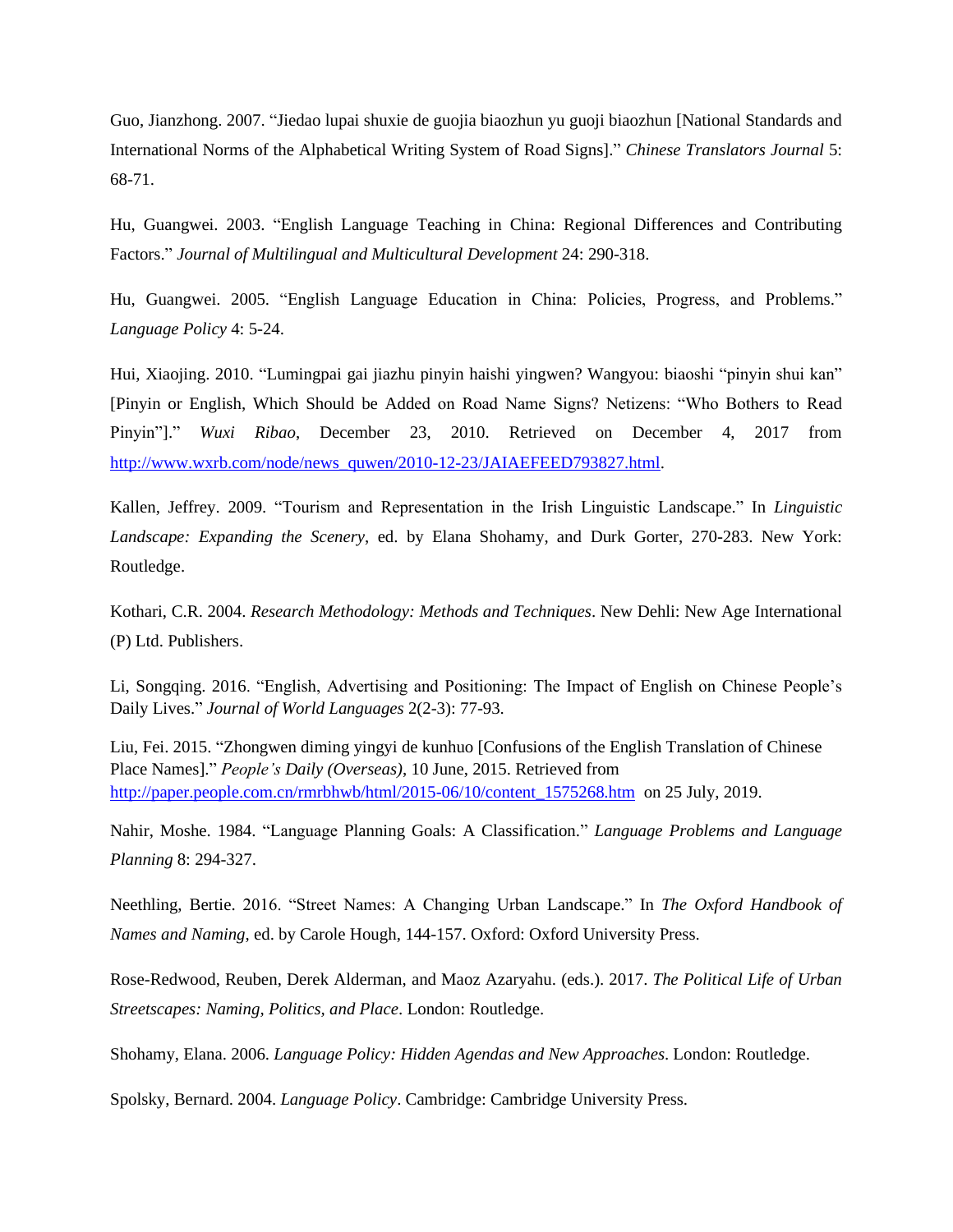Spolsky, Bernard. 2009. *Language Management*. Cambridge: Cambridge University Press.

Spolsky, Bernard. (ed.) 2012. *The Cambridge Handbook of Language Policy*. Cambridge: Cambridge University Press.

Spolsky, Bernard. 2014. Language Management in the People's Republic of China. *Language* 90(4):165- 179.

Sun, Donghu. 2005. "Beijing diming luomahua pinxie de miuwu [Absurd Spellings in Roman Letters of Placenames in Beijing]." *Urban Problems* 4: 70-73.

UNGEGN (United Nations Group of Experts on Geographical Names). 2001. Consistent Use of Place Names. Accessed on December 1, 2017 via

[https://unstats.un.org/UNSD/geoinfo/UNGEGN/docs/pubs/UNGEGNbrochure\\_en.pdf.](https://unstats.un.org/UNSD/geoinfo/UNGEGN/docs/pubs/UNGEGNbrochure_en.pdf)

Wang, Ted. 2016. "Law of the People's Republic of China on the Standard Spoken and Written Chinese Language." *Chinese Law and Government* 48(4): 275-278.

Woolard, Kathryn A. 1992. "Language Ideology: Issues and Approaches." *Pragmatics* 2(3): 235-249.

Xing, Jie. 2013. "Youguan daolu mingcheng gonggong biaoshi yingyu shuxie biaozhun de zhengyi [Controversies of English Translation of Street Names on Public Signs]." *Chinese Translators Journal* 5: 108-112.

Yamane, Taro. 1973. *Statistics: An Introductory Analysis*. New York: Harper & Row.

Yan, Weiqi, and Jijun Cao. 2015. "Lupai biaoshi, yong "Rd" haishi "Lu" [Rd or Lu on Road signs]." *Guangming Daily*, 3 April, 2015. Retrieved from [http://epaper.gmw.cn/gmrb/html/2015-](http://epaper.gmw.cn/gmrb/html/2015-04/03/nw.D110000gmrb_20150403_7-09.htm?div=-1) [04/03/nw.D110000gmrb\\_20150403\\_7-09.htm?div=-1](http://epaper.gmw.cn/gmrb/html/2015-04/03/nw.D110000gmrb_20150403_7-09.htm?div=-1) on 1 August, 2019.

Ye, Zhangyong, and Yang Shen. 2015. "Guojihua beijingxia woguo diming tongming yinyi fangan xingsi [Perceptions on Pinyin Transcription of Generic Terms in Chinese Geographical Names]." *Shanghai Urban Planning Review* 6: 121-124.

Zhou, Youguang. 2001. "Language Planning of China." *Journal of Asian Pacific Communication* 11(1): 9-16.